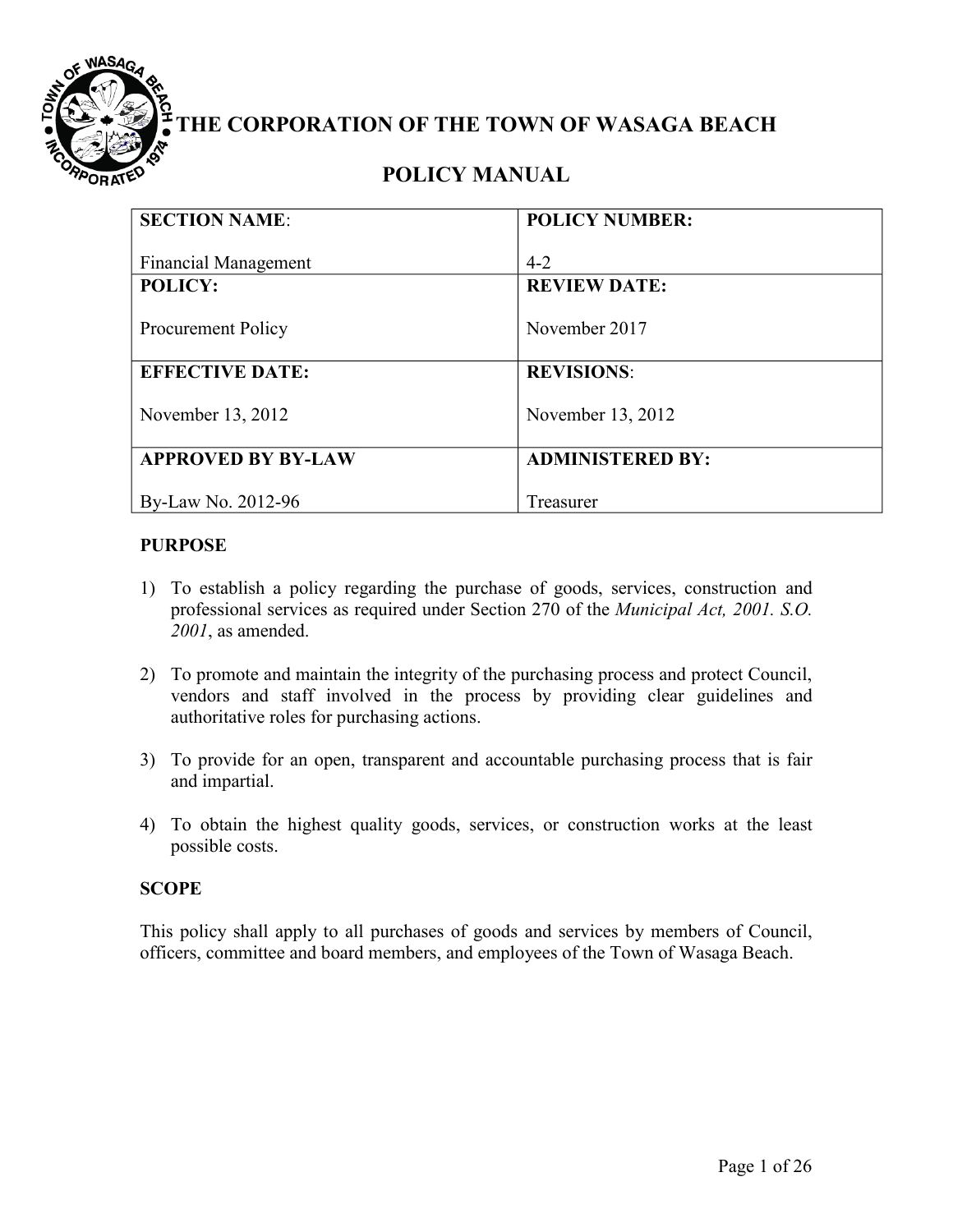# **ACCESSIBILITY ORGANIZATIONAL COMMITMENT**

The Town of Wasaga Beach is committed to meeting the accessibility needs of persons with disabilities in a timely manner, and shall incorporate accessibility criteria and features when procuring or acquiring goods, services or facilities, except where not practical to do so. In such situations where it is not practical, a documented explanation shall be provided upon request.

Furthermore, whenever possible the purchase of goods and services shall be based on the principles of universal design.

The Town incorporates accessibility features and has regard to accessibility for people with disabilities when designing, procuring, or acquiring self-service kiosks.

# **POLICY REVIEW AND PROCEDURE**

This Policy will be reviewed as required, but in any case no later than five (5) years from the date of the most recent review.

The Treasurer will be responsible for initiating the review of this Policy.

# **ATTACHMENTS**

Purchasing Summary attached as Schedule "A", adopted by By-Law No. 2012-<br>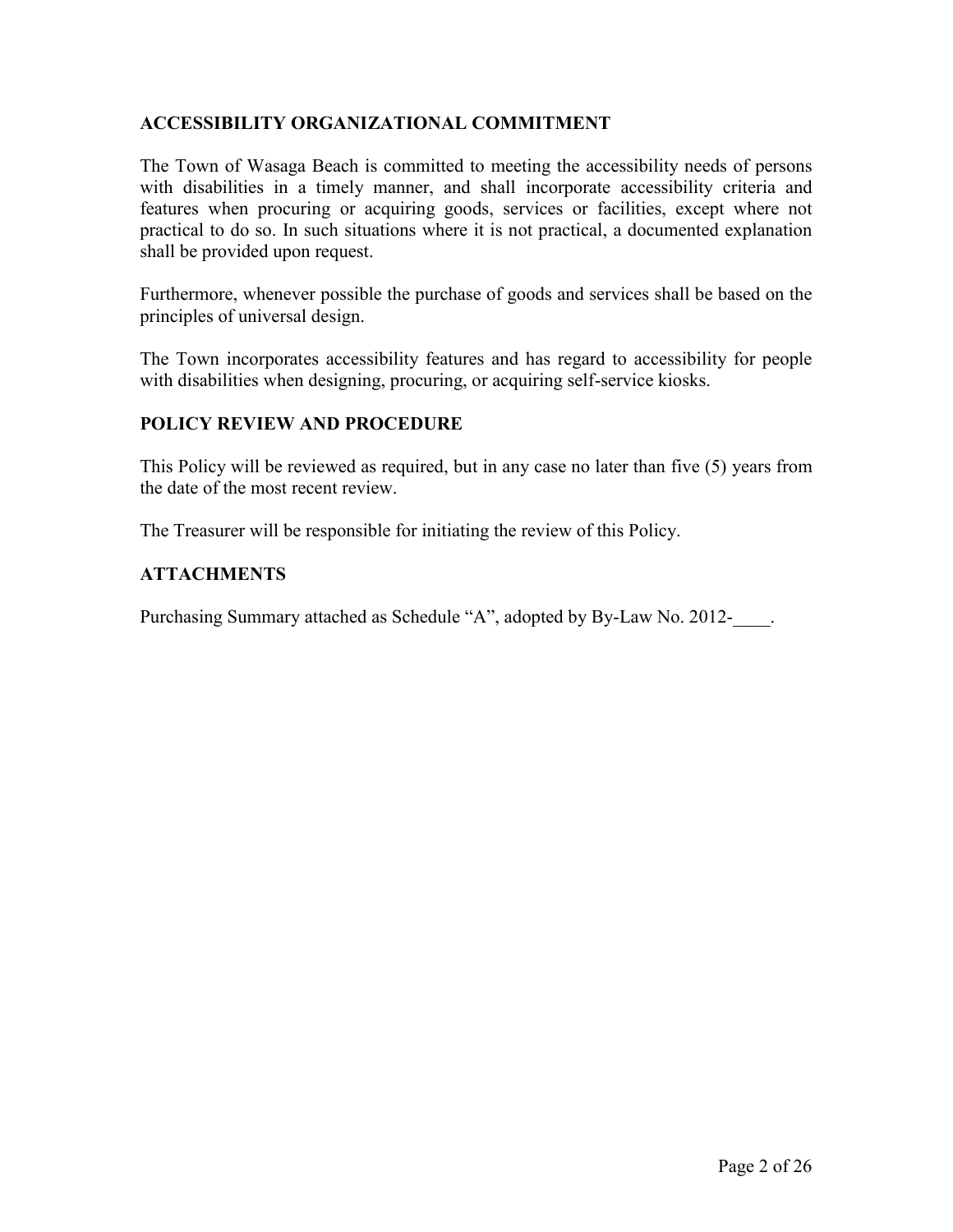# **THE CORPORATION OF THE TOWN OF WASAGA BEACH**

# **TABLE OF CONTENTS**

# **Section 1**

**DEFINITIONS** 

#### **Section 2**

GENERAL PROVISIONS

# **Section 3**

VALUE FOR SERVICE

# **Section 4**

EXPENDITURE APPROVAL

#### **Section 5**

AUTHORIZED PERSONNEL

# **Section 6**

GOODS & SERVICES BETWEEN \$5,000 AND \$25,000 (Informal Quotations)

# **Section 7**

GOODS & SERVICES BETWEEN \$25,000 AND \$50,000 (Formal Quotations)

- A. General Provisions
- B. Advertisement
- C. Documents
- D. Quotation Requirements
- E. Review and Acceptance of Quotations

# **Section 8**

GOODS & SERVICES OF \$50,000 OR MORE (Tenders)

- A. General Provisions
- B. Tender Advertisement
- C. Tender Documents
- D. Tender Requirements
- E. Bid Deposits
- F. Tender Opening
- G. Tender Acceptance
- H. Performance Security
- I. Insurance Certificate

#### **Section 9**

REQUEST FOR PROPOSAL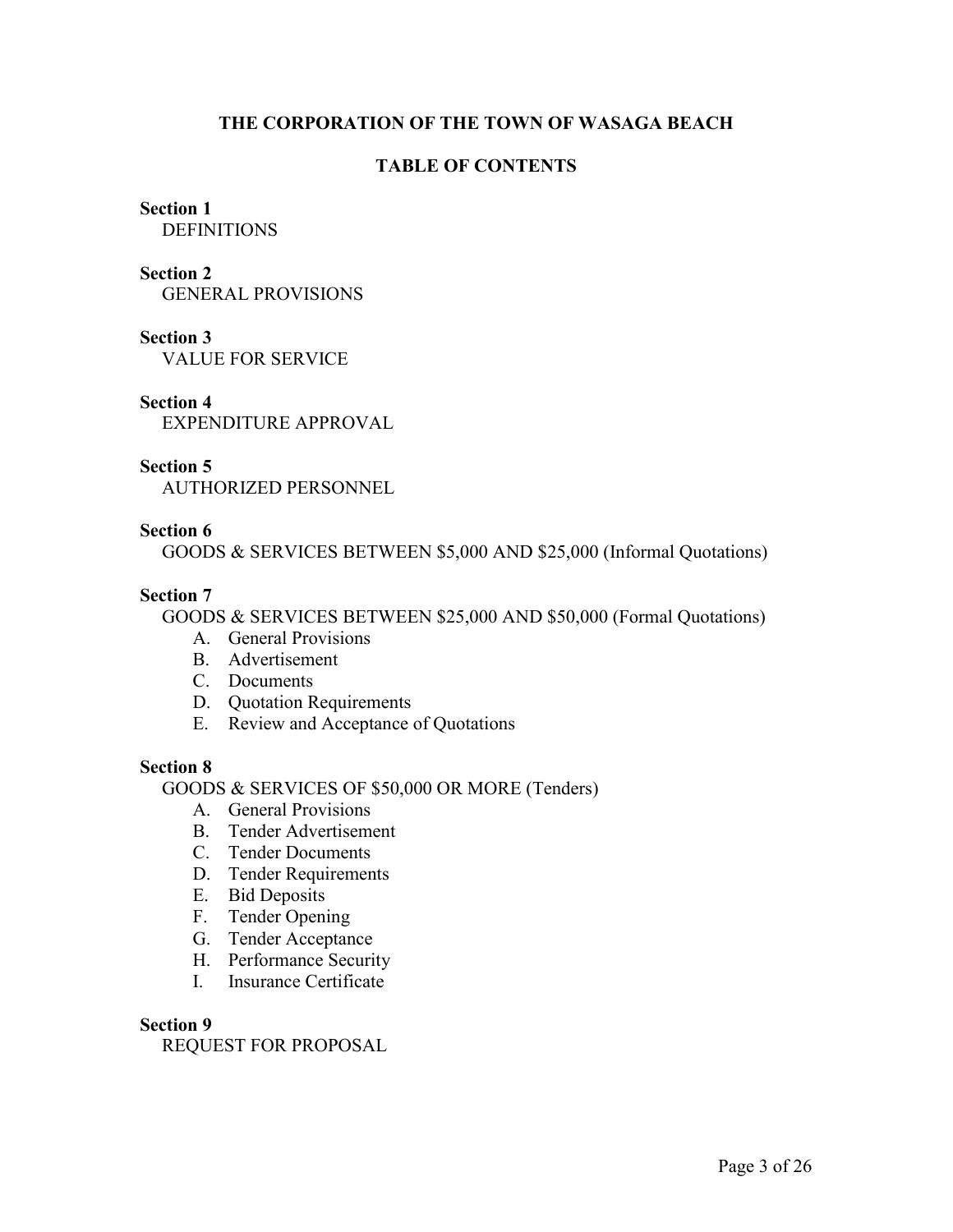# **Section 10**

**EXCEPTIONS** 

# **Section 11**

PROFESSIONAL SERVICES

# **Section 12**

SINGLE SOURCE PURCHASING OR PURCHASING BY NEGOTIATION

# **Section 13**

EMERGENCY PURCHASES

# **Section 14**

INVOICE APPROVAL AND REQUIRED DOCUMENTS

#### **Section 15**

DISPOSAL AND SALE OF SURPLUS GOODS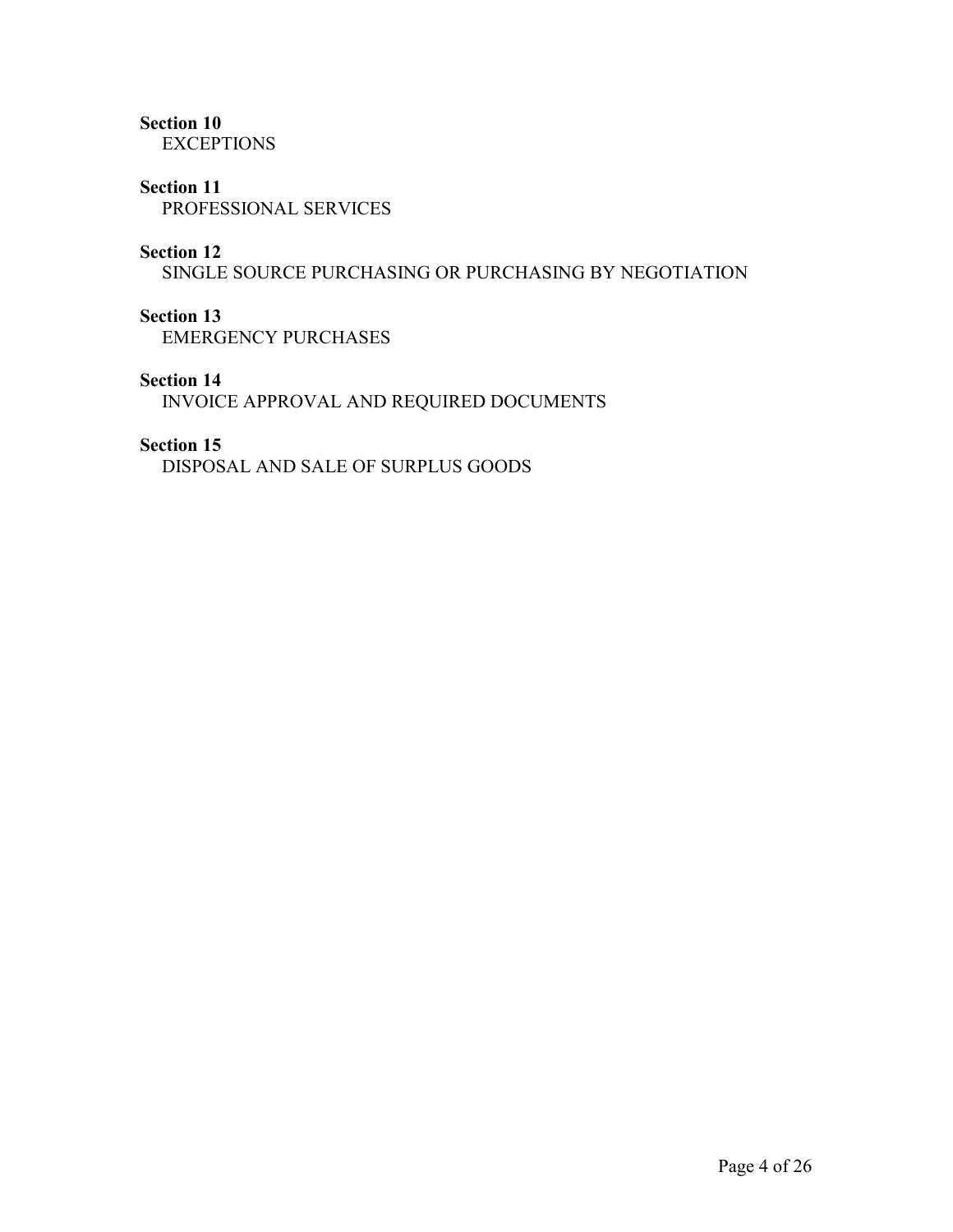# **1. DEFINITIONS**

For the purposes of this Policy the following definitions will apply:

**"Approved Budget"** shall mean a budget approved by the Council of the Corporation of the Town of Wasaga Beach for the current fiscal year.

**"Authority"** shall mean the legal right to conduct the tasks outlined in this Policy as directed by Council.

**"Bid"** shall mean a submission from a prospective vendor in response to a request for the purchase of goods or services issued by the Town.

**"Chief Administrative Officer" or "CAO"** shall mean the Chief Administrative Officer for the municipality or designate in his or her absence.

"**Clerk"** shall mean the Town Clerk of the Town of Wasaga Beach.

**"Committee"** shall mean a Standing Committee as designated by the Council of the Corporation of the Town of Wasaga Beach.

**"Council"** shall mean the Municipal Council of the Corporation of the Town of Wasaga Beach.

**"Contract"** shall mean a written binding agreement between the Town and the party providing the goods and services at a specified price.

**"Department"** shall mean any department within the Town, including any board for which the Municipality provides purchasing services.

**"Department Head"** shall mean the senior manager of a Department within the Town of Wasaga Beach.

**"Firm"** shall mean the company, group, business or individuals conducting business and supplying goods and services.

**"Goods and Services"** shall mean supplies, services, work, equipment, property, construction, etc., which the Town is intending to obtain, including consultants.

**"Professional and Consulting Services"** shall mean a person or firm, who by virtue of particular expertise is hired by the Town to undertake a specific task or assignment that may include designing specifications and preparing plans or programs.

**"Purchases"** shall mean an acquisition of goods or services for which the Town will undertake to pay, regardless of the cost being funded or subsidized by other levels of government.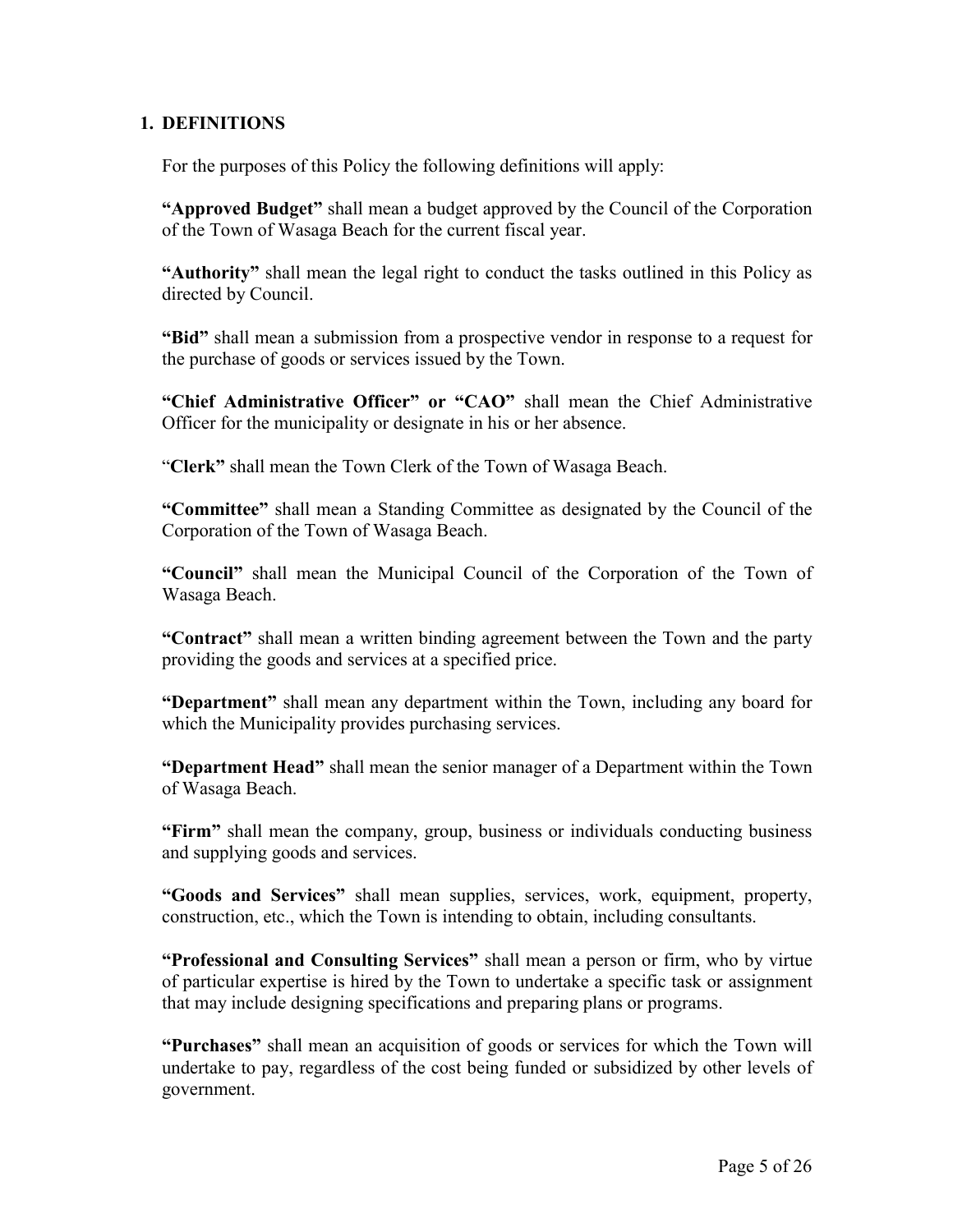**"Quotation"** shall mean a verbal or written offer received from a vendor to sell or buy goods and services in response to a direct request.

**"Services"** shall mean items such as telephone, gas, water, hydro, janitorial and cleaning services, consultant services, legal surveys, medical and related services, insurance, leases for grounds, buildings, office or other space required by the Corporation and the rental, repair or maintenance of equipment, machinery, or other personal and real property.

**"Supplies"** shall mean goods, wares, merchandise, material and equipment.

**"Tender"** shall mean a document which sets out particular specifications for the good or service required. This can also refer to an offer in writing to execute some specified work or to provide some specified articles at a specified rate.

**"Town**" shall mean the Corporation of the Town of Wasaga Beach.

**"Vendor"** shall mean any person or enterprise supplying goods or services to the Corporation of the Town of Wasaga Beach.

# **2. GENERAL PROVISIONS**

- 1) Procurement of goods and services by the Town shall be carried out under the following processes:
	- a) Purchases of goods and services with a value less than \$5,000 at the discretion of authorized personnel in accordance with the provisions of this policy.
	- b) Purchases of goods and services with a value of \$5,000 or more and less than  $$25,000 - a$  minimum of three verbal or written quotations to be obtained by authorized personnel in accordance with Section 6 herein.
	- c) Purchases of goods and services with a value of \$25,000 or more and less than \$50,000 – a minimum of three written quotations to be obtained by authorized personnel in accordance with Section 7 herein.
	- d) Purchases of goods and services with a value of \$50,000 or more to be obtained by tender by authorized personnel in accordance with Section 8 herein.
	- e) Request for Proposal to be used when the goods and/or service required cannot be specifically stipulated or when methodologies are sought to perform a certain function or service.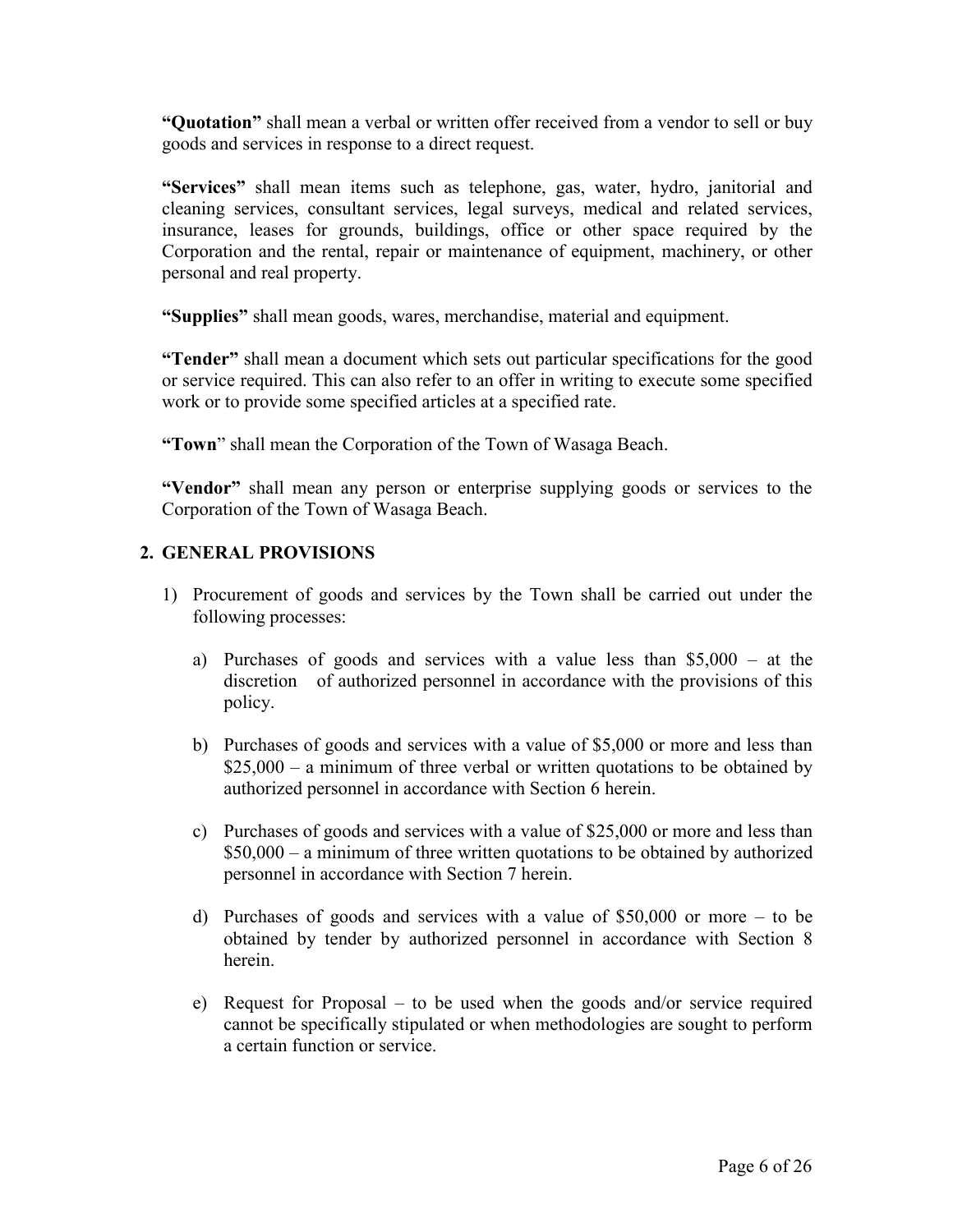- f) Purchases of professional services Request for Proposal (RFP) or Expression of Interest (EOI) to be utilized in accordance with Section 11 herein.
- 2) All amounts described in this policy include applicable sales taxes.
- 3) The Town shall, wherever possible, standardize the purchase of goods and services of like nature as a combined effort of all departments, through the Accounts Payable Clerk, to allow for:
	- a) Reduced number of goods and services required;
	- b) Increased volume on common cross departmental items or services;
	- c) Maximized volume buying opportunities and economies of scale;
	- d) Reduced handling, training and storage costs;
	- e) Minimized maintenance costs;
	- f) Cooperative purchasing activities;
	- g) Competitive bid results; and
	- h) Reduced overall costs.
- 4) The Town shall adhere to all regulations prescribed by the Province affecting the procurement process.
- 5) The integrity of the procurement process will be maintained by requiring that each Department Head ensure that the policies are adhered to in their respective department. Any employee who intentionally and knowingly acquires or disposes of any goods or services for the Town in contravention of any provision of this policy shall be subject to disciplinary action.
- 6) The Town shall not purchase from any officer, employee or their family or from any other source that would result in a direct or indirect pecuniary interest, unless such interest has been declared in writing to the CAO or Committee.
- 7) No member of Council, officer or employee of the Town shall knowingly cause or permit anything to be done or communicated to anyone which could cause any potential vendor to have an unfair advantage or disadvantage in obtaining a contract for the supply of goods and/or services to the Town.
- 8) No contract for goods, services and/or construction shall be deliberately divided into two or more parts to avoid compliance with the provisions of this policy.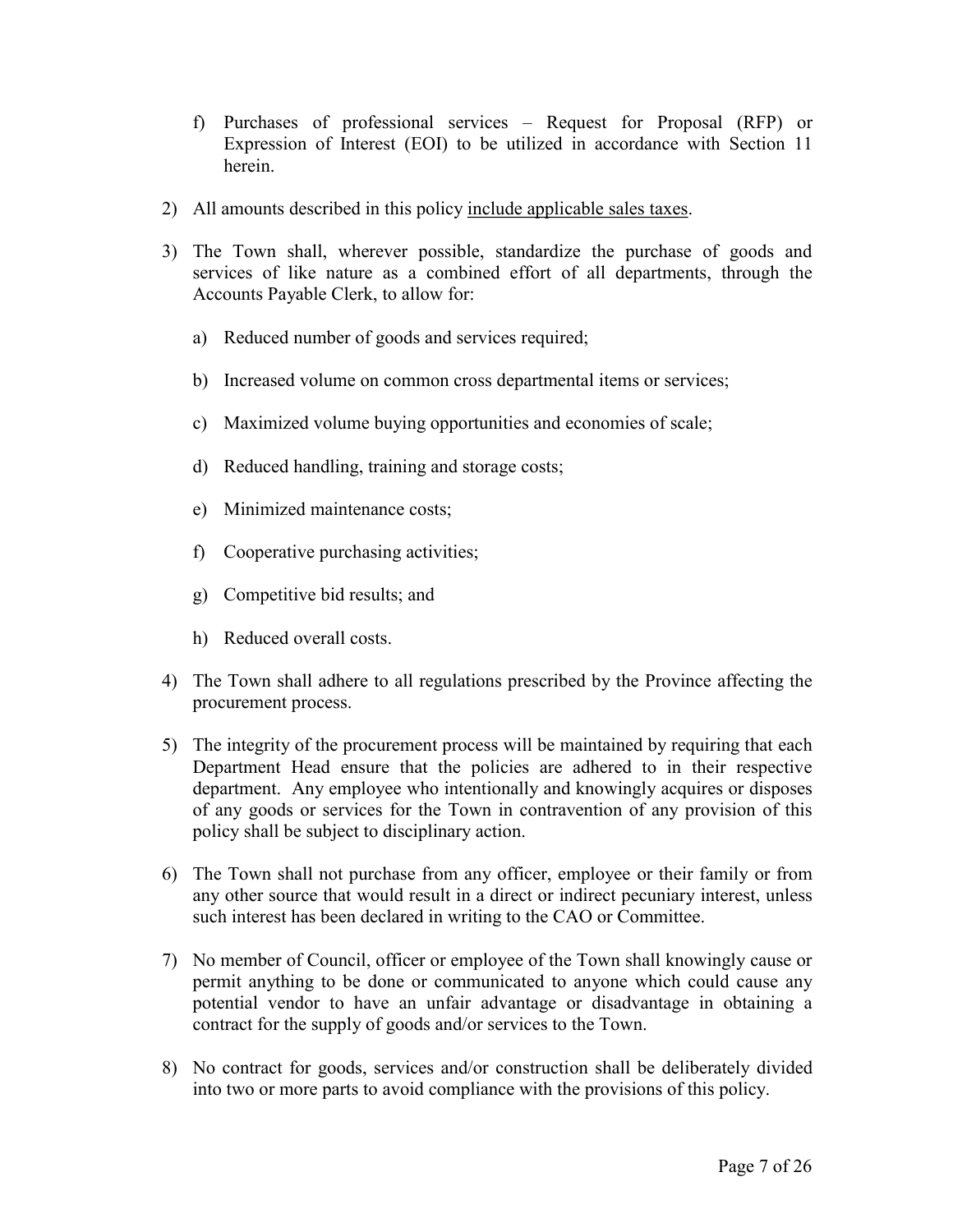- 9) The Town shall encourage the procurement of goods and services with due regard to the preservation of the natural environment. Vendors may be selected to supply goods made by methods resulting in the least damage to the environment and to supply goods incorporating recycled materials where practicable.
- 10) The Town shall encourage the procurement of goods and services from local suppliers where feasible and practical to do so.
- 11) Disputes in regards to a purchasing action are to be received in writing and shall be resolved as follows:
	- a) Meeting between the vendor and Department Head responsible.
	- b) If a) does not lead to a resolution, the decision can be appealed to the CAO.
	- c) If b) does not lead to a resolution, the decision can be appealed to Committee and such decision rendered by the Committee shall be deemed final.

# **3. VALUE FOR SERVICE**

In determining the preferred vendor, the Department Head shall consider the following in addition to price:

- 1) Ability, capacity and skill of the vendor to provide the quality of goods or services required;
- 2) Ability of the vendor to fulfill the contract or provide the service promptly at the specified time;
- 3) Character, reputation, integrity, experience and efficiency of the vendor;
- 4) Quality and performance of previous contracts, goods or services undertaken by the vendor;
- 5) Sufficiency of the vendor's financial resources with respect to fulfilling the contract or providing the goods and services;
- 6) Ability of the vendor to provide future maintenance and service;
- 7) The physical location of the vendor and the vendor's employees; and
- 8) Number and scope of conditions attached to the contract or bid.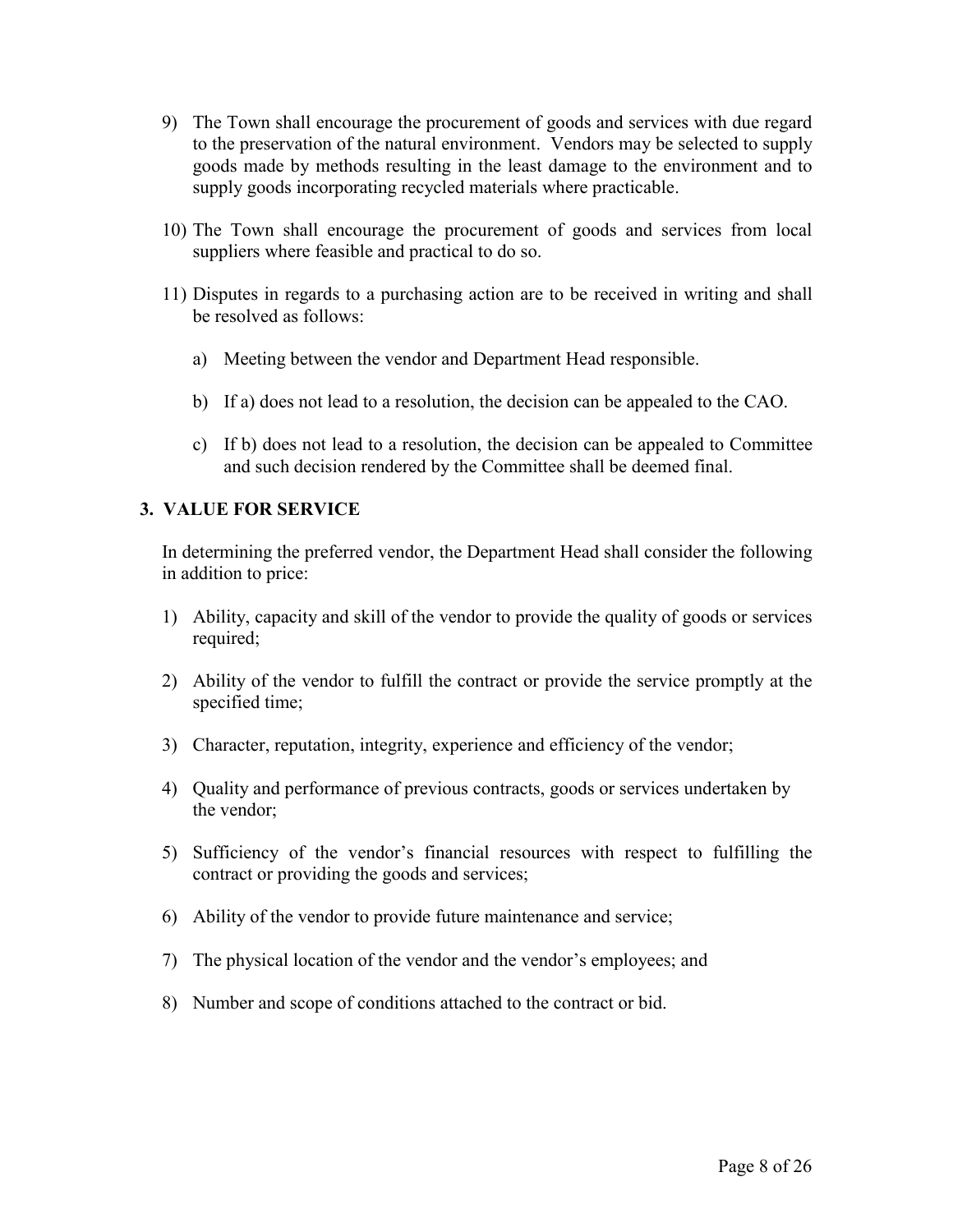# **4. EXPENDITURE APPROVAL**

- 1) Council has the ultimate authority for all expenditures and delegates this authority to staff through the approval of the annual Operating and Capital Budget and by specific resolution.
- 2) For purchases not included in the approved budget or items that are expected to exceed the approved budgeted amount, the following procedures are required (see Section 13 for emergency purchases):
	- a) Department Heads shall submit a request for approval to the CAO for any unbudgeted expenditures less than \$5,000. Approval shall be provided in writing from the CAO.
	- b) Department Heads shall submit a request for approval to Committee for:
		- i) Any unbudgeted expenditures of \$5,000 or more.
		- ii) Any expected variance for the net departmental operating budget greater than \$5,000.

|  |  | iii) Any expected variance for a capital project as outlined below: |
|--|--|---------------------------------------------------------------------|
|  |  |                                                                     |

| <b>Budgeted Amount</b> | Variance to Budget | Report to Committee |
|------------------------|--------------------|---------------------|
| < \$100,000            | > \$5,000          | Yes                 |
| $$100,000 - $500,000$  | > \$10,000         | Yes                 |
| > \$500,000            | > \$15,000         | Yes                 |

Final approval for unbudgeted expenditures of \$5,000 or more and expected budget variances as described above shall be provided by Council resolution.

3) All operating contracts or agreements extending beyond the term of the approved budget shall be provided to the Treasurer for review and discussion prior to Committee review.

# **5. AUTHORIZED PERSONNEL**

1) The Department Head shall be responsible for procurement activities within the department and shall be accountable for determining and achieving specific objectives as outlined for each procurement project. The Department Head, or designate, shall ensure that there are sufficient funds available and identified for all purchases and shall follow the budget variance procedures outlined in this policy.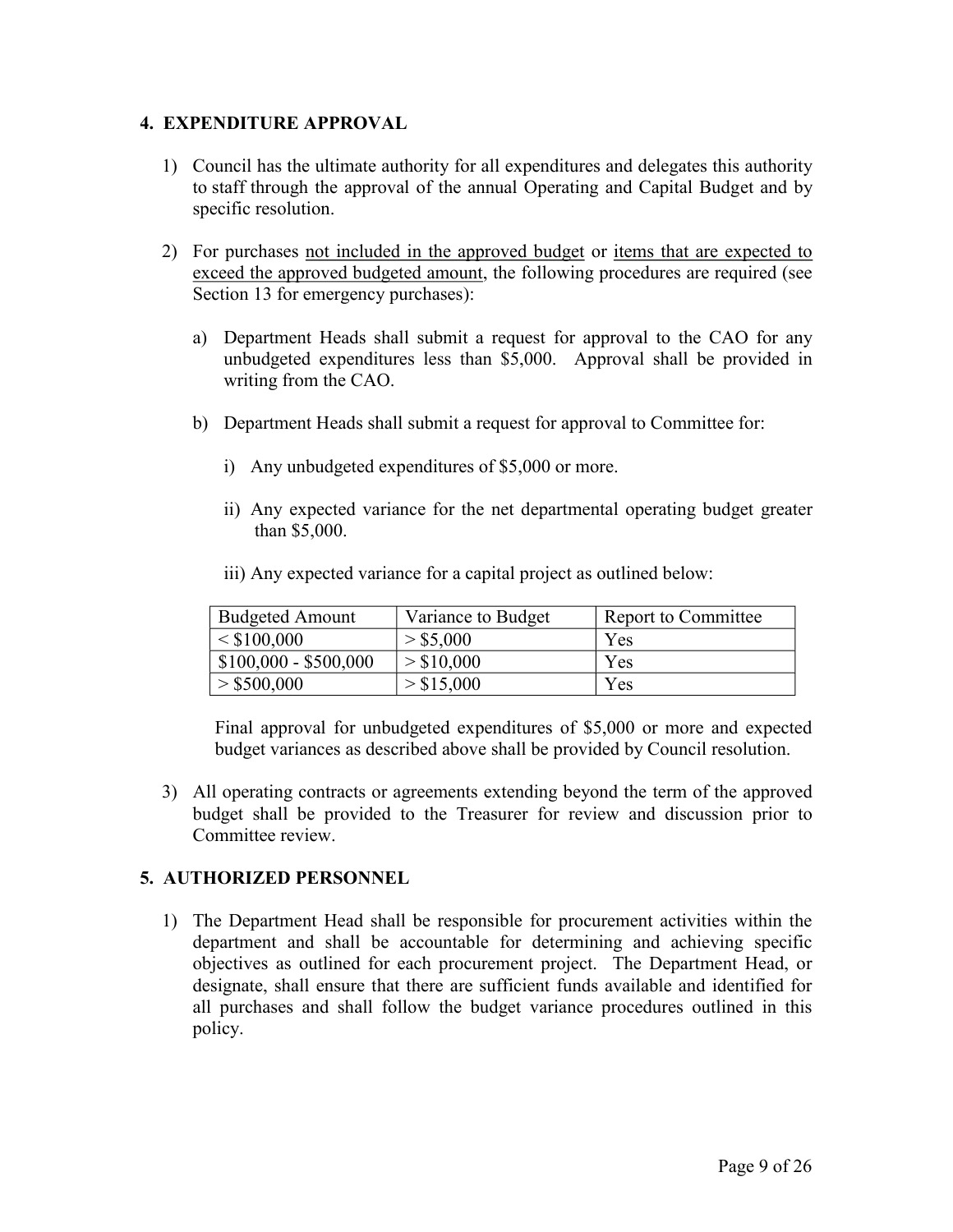- 2) Following the approval of a purchase action through the budget process or specific resolution, the purchase shall be carried out by Town staff as outlined below:
	- a) The CAO and Department Heads shall be authorized to make approved purchases of goods and services.
	- b) Department Supervisors, under the direction of the Department Head, shall be authorized to make approved purchases of goods and services.
	- c) Department Heads may also appoint subordinates who shall be authorized to make approved purchases of goods and services to a maximum of \$1,000.
- 3) Department Supervisors or subordinates who have been delegated purchasing authority from their Department Head shall have no authority to delegate this purchasing authority to any other person.

# **6. PROCURING GOODS & SERVICES BETWEEN \$5,000 AND \$25,000**

- 1) Informal quotations shall be obtained for all purchases of goods and services with a value of \$5,000 or more and less than \$25,000.
- 2) The person authorized to make such purchases shall make every reasonable effort to obtain at least three verbal or written quotations from reputable vendors. Where three quotations cannot be obtained, an exemption may be provided in writing from the CAO.
- 3) The department responsible for the purchase shall prepare a Summary of Quotations and shall provide this to the Treasury department and the CAO.
- 4) For purchases of goods and services with a value of \$10,000 or more, approval to proceed with the purchase shall be provided in writing by the CAO.
- 5) Any expected budget variances shall be reported to Committee for approval as outlined in this policy.

#### **7. PROCURING GOODS & SERVICES BETWEEN \$25,000 AND \$50,000**

#### **A. General Provisions**

- 1) Formal quotations shall be obtained for all purchases of goods and services with a value of \$25,000 or more and less than \$50,000.
- 2) The person authorized to make such purchases shall make every reasonable effort to obtain at least three written quotations from reputable vendors. Where three quotations cannot be obtained, an exemption may be provided by Committee.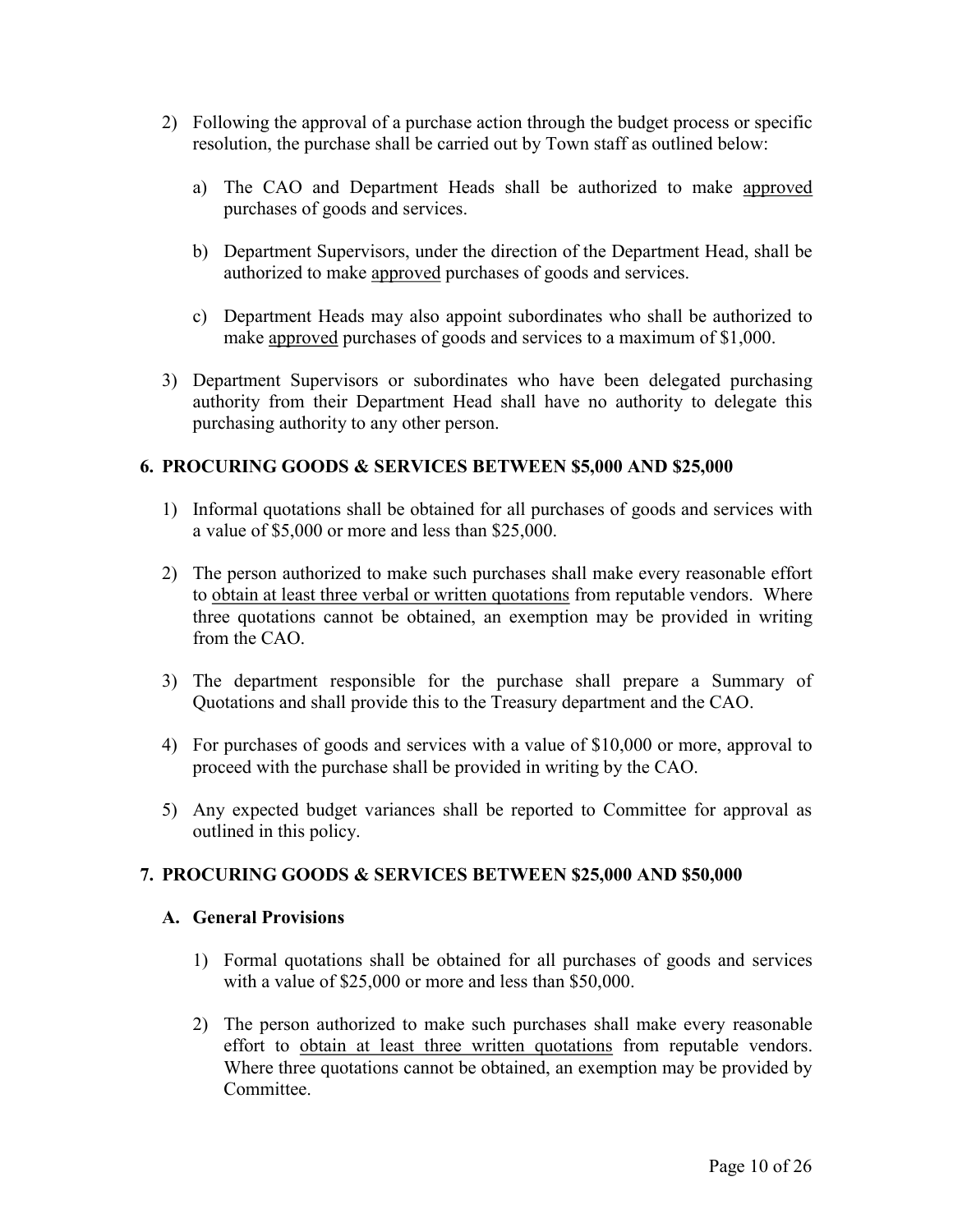3) Any expected budget variances shall be reported to Committee for approval as outlined in this policy.

# **B. Advertisement**

1) Advertisements for formal quotations may be drafted and published in the local newspaper and on the Town's website at the discretion of the Department Head.

# **C. Documents**

- 1) The Department Head shall ensure that quotations are being sought and the necessary documents (as described below) are included and distributed as required.
	- a) A clear description of the specific goods or services required. If alternative goods or services are acceptable, such shall be stated in the specifications.
	- b) Any pertinent plans or drawings.
	- c) The closing date and time for receipt of quotations, location where quotations are to be submitted and the name and phone number of the contact person.
	- d) A copy of the Town's purchasing policy.
- 2) Each vendor submitting a quotation shall provide a minimum of the following information:
	- a) Name, address, phone and fax number of the vendor.
	- b) Specifications of goods or services being quoted on.
	- c) Warranty terms and conditions.
	- d) Date of delivery.
	- e) Price and period of validity.
	- f) Status of taxes.
	- g) Terms of payment.
	- h) Signature of the vendor.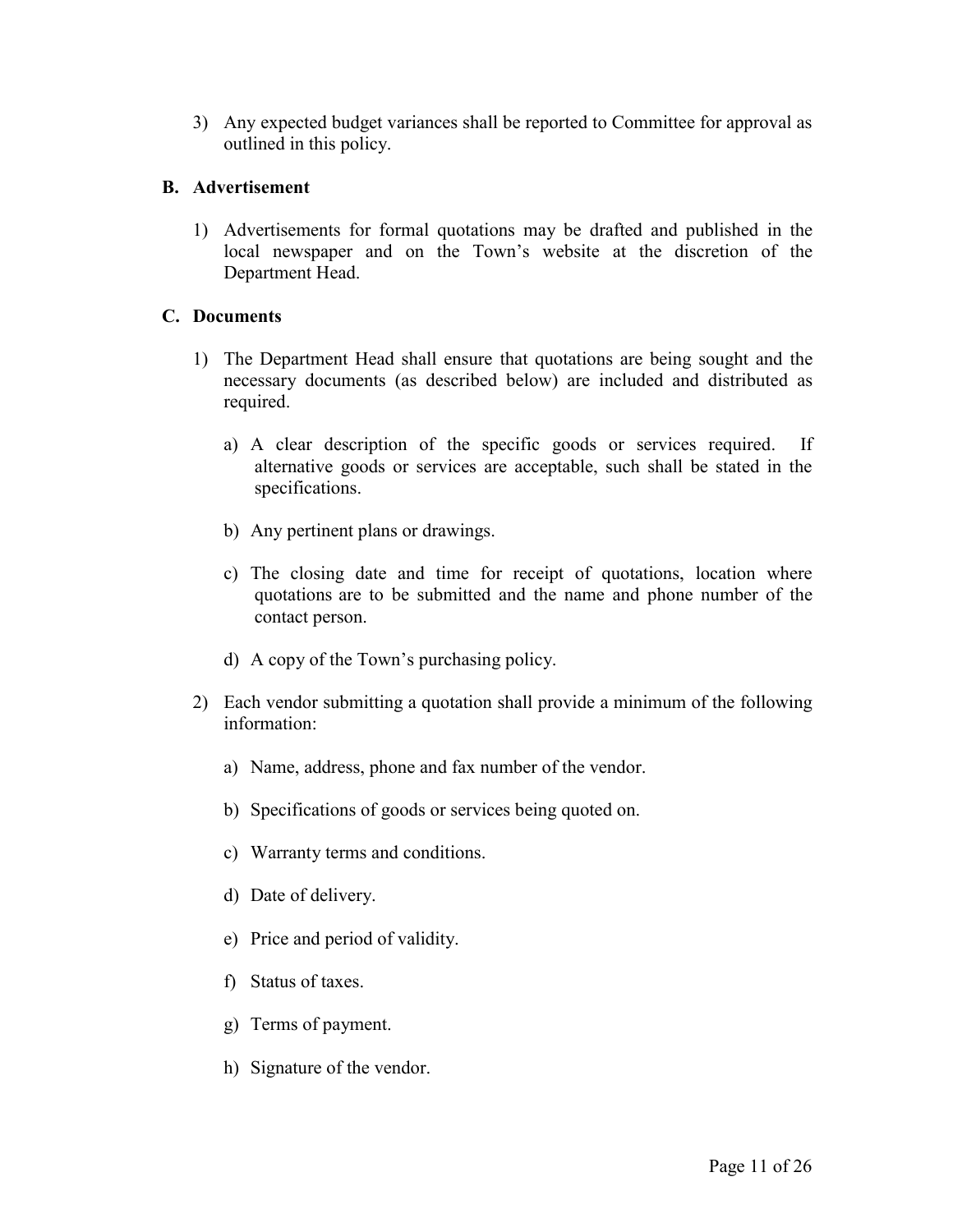i) For construction projects, WSIB clearance and appropriate insurance certificates.

# **D. Quotation Requirements**

- 1) All quotations shall be returned to the designated contact person who will record the date and time of receipt on the sealed envelope.
- 2) Quotations must be in the possession of the designated person on or before the closing date and time established for receipt of quotations. Quotations received after the closing time will not be considered and the vendor shall be advised that the quotation was received late and will be returned by regular mail.
- 3) The quotation must be legible, written in ink or typewritten and signed by an authorized person with authority to bind the vendor. Erasures, overwriting or strikeouts must be initialed by the official signing on behalf of the vendor.
- 4) All vendors requested to submit quotations shall be advised of all revisions, deletions, substitutions and additions to the specifications or of any extension to the closing time or of cancellation of the request for quotations. Vendors who have submitted quotations prior to notification of any change shall be given the opportunity to withdraw and resubmit their quotations.
- 5) Any vendor who has submitted a quotation may request that the same be withdrawn. A withdrawal request shall be made in writing to the designated person and the withdrawal shall be permitted if the request is made prior to the closing time. Withdrawn quotations shall be returned to the vendor. The withdrawal of a quotation shall not disqualify a vendor from submitting another quotation. Withdrawal requests received after the closing time shall not be permitted. The vendor shall be informed that the withdrawal request was received subsequent to the closing time.
- 6) All quotations shall be kept confidential until after the closing date and time established for receipt.

# **E. Review and Acceptance of Quotations**

1) All quotations submitted in accordance with the above conditions shall be considered. After the closing time, the designated person shall promptly prepare a Summary of Quotations containing the name of each vendor, the general specifications and the total amount of each quotation including applicable sales taxes.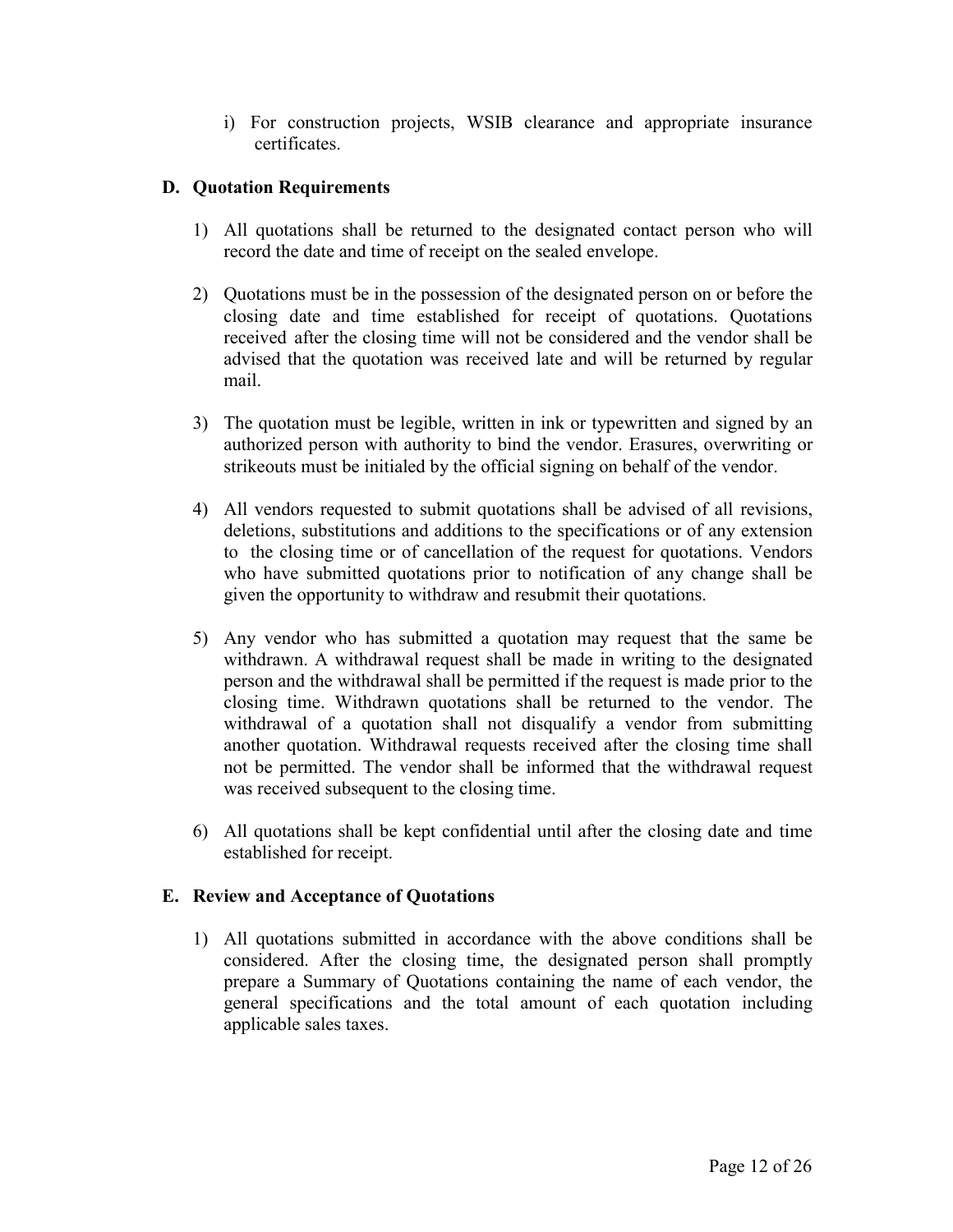- 2) The designated person and Department Head shall check the quotations to ensure that all requirements and conditions have been met. If a quotation is rejected on the basis of a defect, the vendor shall be so advised.
- 3) Quotations shall be provided to Treasury for review of financial calculations.
- 4) The lowest price may not necessarily be the best value for the Town. Selection of the preferred quotation is subject to the general provisions in Section 2 and considerations in Section 3.
- 5) The Department Head shall prepare a report to Committee, including the Summary of Quotations, for approval to proceed with the purchase from the preferred vendor.

# **8. PROCURING GOODS & SERVICES VALUED AT \$50,000 OR MORE**

# **A. General Provisions**

- 1) All goods and services required with a value of \$50,000 or more shall be procured through a public tendering process, unless a specific exemption is granted by Council.
- 2) Any expected budget variances shall be reported to Committee for approval as outlined in this policy.

# **B. Tender Advertisement**

- 1) All tenders shall be advertised to the public. The Department Head shall determine the geographical scope of the advertising, and as a minimum, all tenders shall be advertised locally in at least one of the local newspapers and on the Town website.
- 2) The closing date for the tender shall be no sooner than three (3) weeks following publication in the local media unless the urgency of the requirement dictates otherwise and approval by resolution of Council has been obtained.
- 3) Each advertisement for tender shall typically contain the following information:
	- a) Location where tender documents may be obtained.
	- b) Date and time of tender closing.
	- c) General specifications of the goods or work to be performed.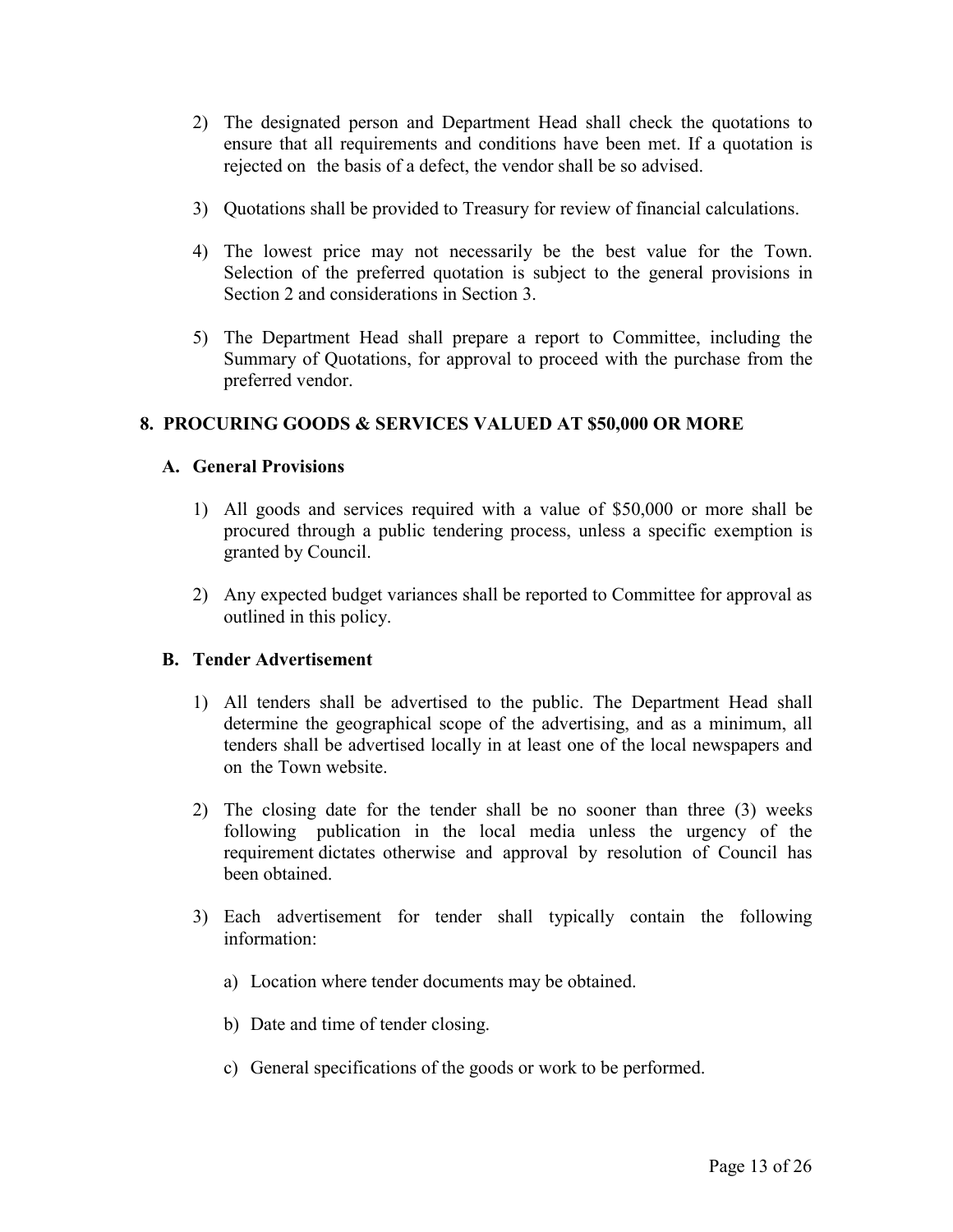- d) Name and phone number of contact person.
- e) Each tender advertisement shall contain the following statements:
	- i) "Tenders on the prescribed Tender Form and sealed in an envelope clearly marked as such will be received by the: Corporation of the Town of Wasaga Beach, 30 Lewis Street, Wasaga Beach, Ontario, L9Z  $1A1$ "; and
	- ii) "The lowest of any tender will not necessarily be accepted"

# **C. Tender Documents**

- 1) The designated person shall prepare and distribute all necessary tender documents, including:
	- a) Specifications of the work to be performed or the goods required including an estimate of quantities. If alternative goods or services are acceptable such shall be stated in the specifications.
	- b) Any pertinent plans or drawings.
	- c) Any contingency allowance to be included shall be stated by the Town and no bidder shall include any contingency allowance in any tender.
	- d) Any requirements for bid deposits to be submitted with the tender submission.
	- e) The closing date and time for receipt of tenders, location where tenders are to be submitted and the name and phone number of the contact person.
	- f) A copy of the Town's purchasing policy.
	- g) A copy of the Tender Form, in accordance with subsection 8.C.2).
	- h) A list of additional documents that will be required from the successful bidder as part of the contract agreement.
- 2) Tenders submitted in a format other than the Tender Form supplied by the Town shall not be accepted. The Tender Form shall provide the bidder sufficient space to complete a minimum of the following information:
	- a) Name, address, phone and fax number of bidder.
	- b) Specifications of goods or services to be performed.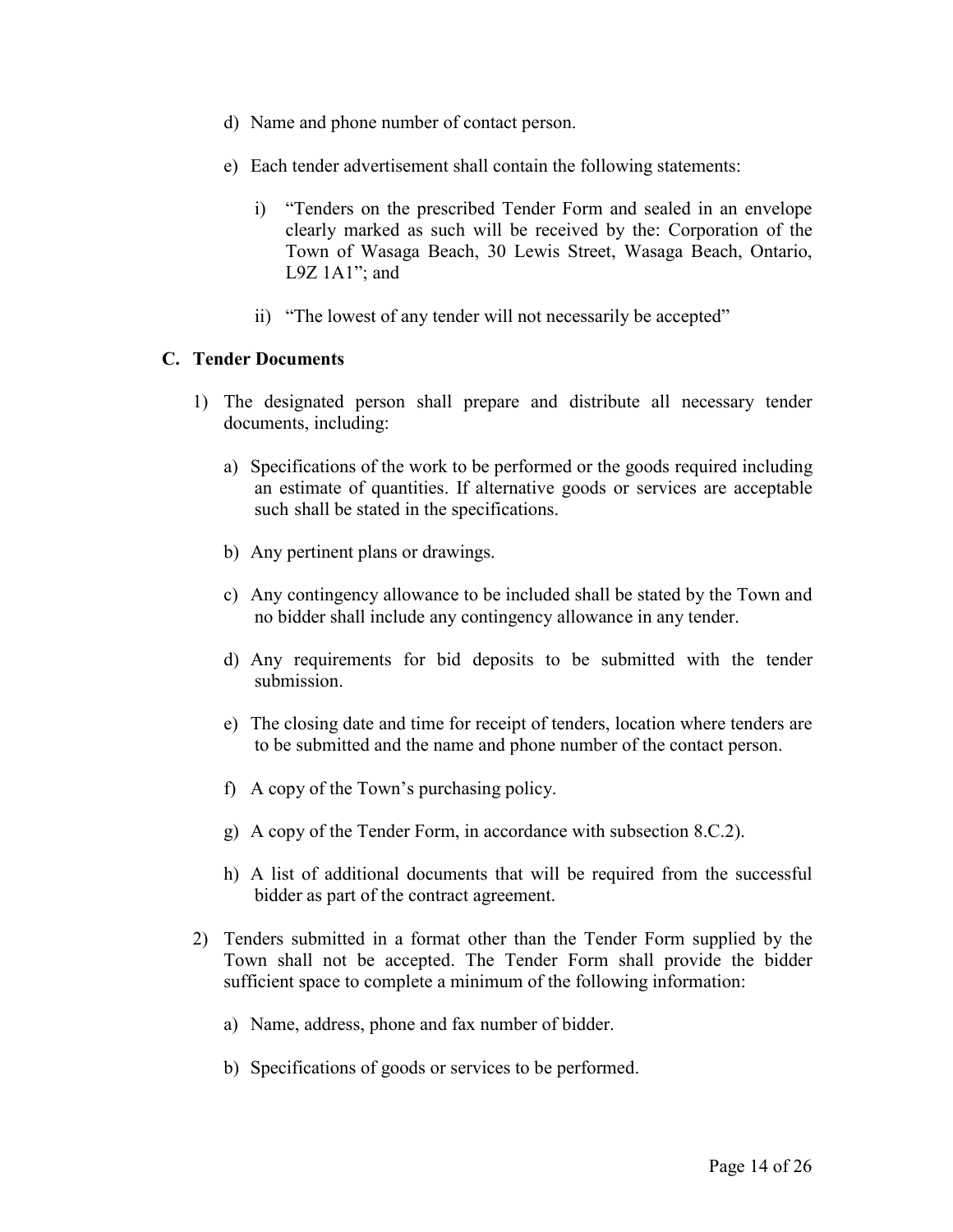- c) Date of completion/delivery.
- d) Price, applicable taxes and terms of payment.
- e) Warranty terms and conditions.
- f) Any specific exclusions or limitations.
- g) Acknowledgment of receipt of addendums.
- h) Signature of the bidder.

# **D. Tender Requirements**

- 1) The designated person responsible for the tender shall keep a list of all persons taking out tender documents. Such list shall contain the prospective bidder's name, address, and telephone number, and shall be made available to the public.
- 2) All revisions, deletions, substitutions and additions to the tendering material shall be prepared in writing by the designated person and a copy sent to each individual or company that acquired tender documents. If it is deemed necessary to extend the closing date, an advertisement setting out the new closing date shall be inserted in the publications originally used, and a copy of the extension information shall be mailed to each person or company that obtained tender documents. A copy of each addendum shall also be attached to each set of tender documents not yet distributed. Bidders who have submitted tenders prior to the release of an Addendum shall be given the opportunity to withdraw and resubmit their tenders in accordance with subsection 8.D.9).
- 3) When in the opinion of the Town it is advisable to cancel a tender call, an advertisement shall be inserted in the same publications originally used and on the Town's website stating that the tender has been cancelled, the reason for such cancellation and whether or not the tender will be recalled. Each person who obtained tender documents shall be mailed written notice of the cancellation of the tender call and all tenders received shall be returned unopened to the bidder.
- 4) The Tender Form and documents are to be submitted in a sealed envelope to: The Corporation of the Town of Wasaga Beach, 30 Lewis Street, Wasaga Beach, Ontario, L9Z 1A1 and shall be initialed and time and date stamped upon receipt. Tenders received on or before the date and time for closing of the tender shall become the property of the Town and shall be kept in safekeeping by the Clerk. Tenders received subsequent to the date and time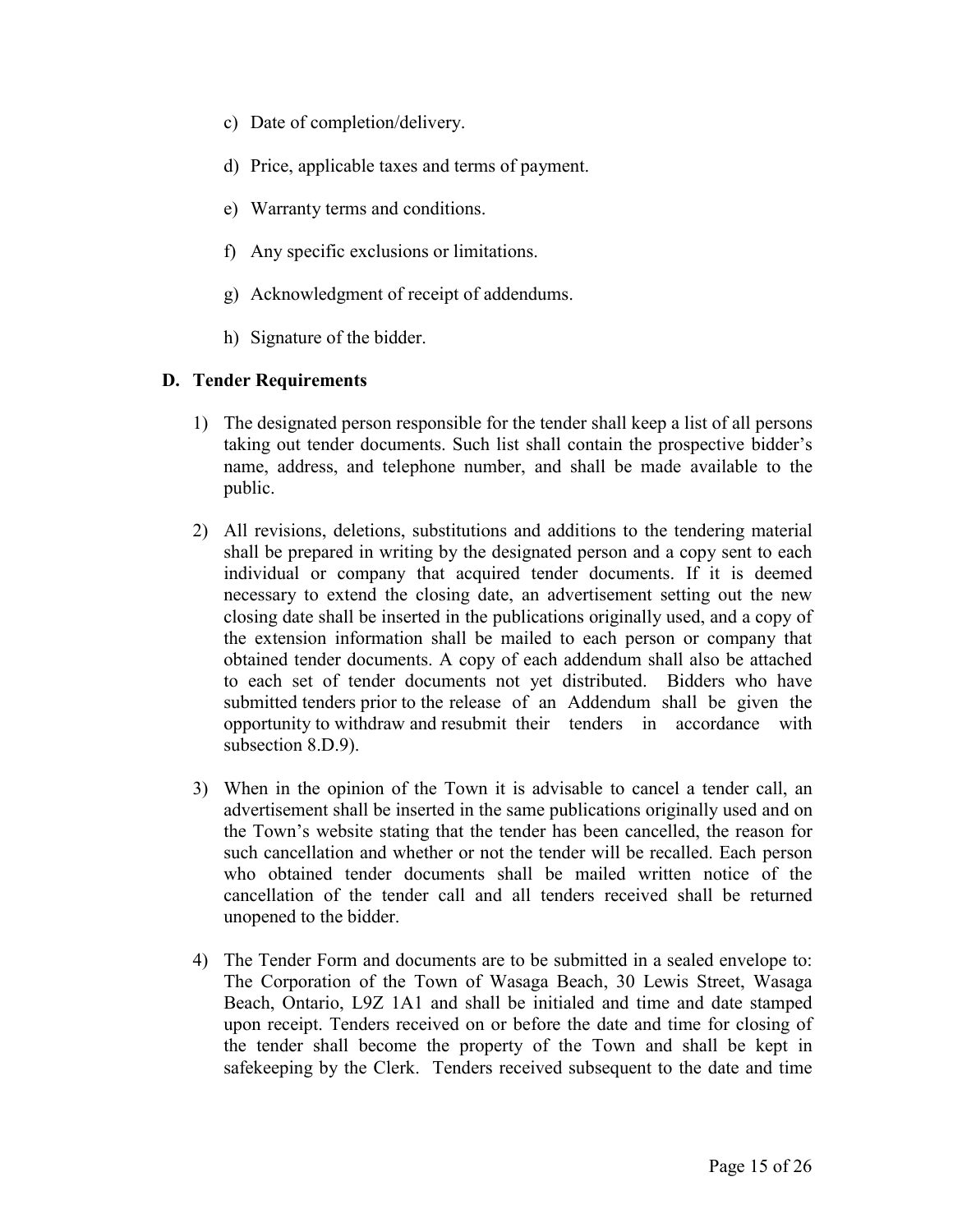for closing of the tender shall not be considered and shall be returned unopened to the bidder by regular mail or picked up.

- 5) The tender must be legible, written in ink or typewritten and must be signed by a duly authorized official of the bidding organization. Erasures, overwriting or strike-outs must be initialed by the official signing on behalf of the organization.
- 6) The estimate of quantities as shown in the tender document shall be used as a basis of calculation upon which the award of contract will be made. These quantities are not guaranteed to be accurate and are furnished without any liability on the part of the Town.
- 7) Where sub-trades are to be used, a complete list showing sub-trade name, owners, phone numbers and addresses shall accompany the tender submission. The amount of indebtedness to the sub-trade for works to be performed shall be clearly shown on the list. Sub-trades may be changed by the main contractor but only on written approval by the Department Head.
- 8) Any correspondence by mail or telephone, pertaining to adjustments or corrections to a Tender already submitted, shall not be considered. A bidder wishing to make adjustments to a tender must first withdraw the original tender in accordance with subsection 8.D.9) and resubmit the alternative bid on the prescribed Tender Form and in accordance with the provisions contained herein prior to the closing.
- 9) Any person who has submitted a bid on a tender may request that their tender be withdrawn. A withdrawal request shall be made in writing to the contact person and the withdrawal shall be permitted if the request is made prior to the closing time. Withdrawn tenders shall be returned unopened to the bidder. The withdrawal of a tender shall not disqualify a bidder from submitting another tender on the same contract. Withdrawal requests received after the tender has closed shall not be permitted. The bidder shall be informed, during or after the opening, that the withdrawal request was received subsequent to the closing time.
- 10) More than one tender from any individual firm, partnership, corporation or association under the same or different names for the same item will not be considered. Collusion between bidders will be sufficient cause of rejection of all affected tenders.
- 11) Tenders shall be accompanied by a bid deposit where required in the tender documents, in accordance with subsection 8. E.
- 12) The number of bids received and the names of bidders shall not be divulged prior to the Tender opening.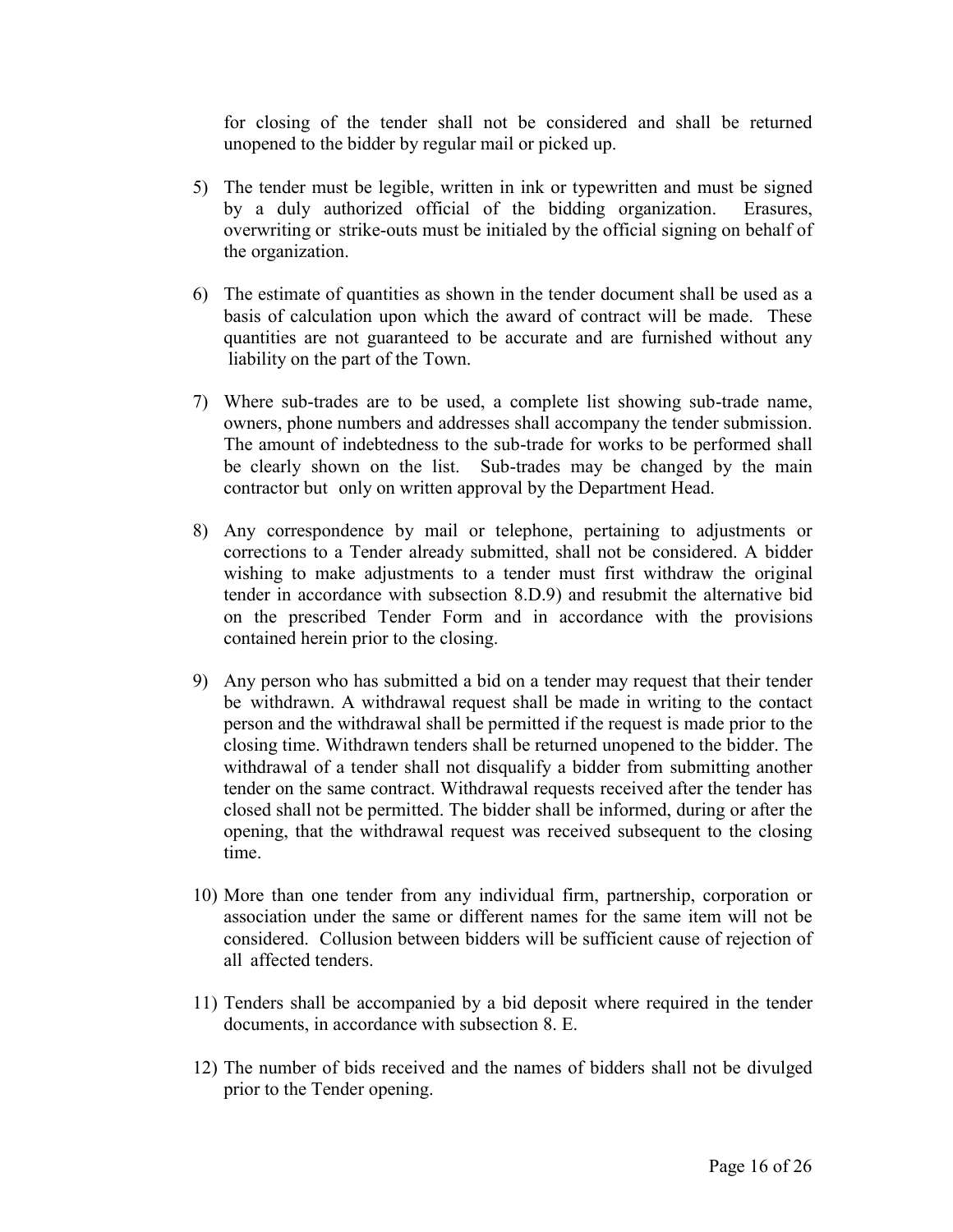# **E. Bid Deposits**

- 1) Bid deposits shall be required at the discretion of the Department Head. A bid deposit is a financial guarantee that if a bidder is successful in the award of the tender, the bidder:
	- a) Will enter into an agreement within a specified amount of time.
	- b) Will provide the specified security as required.
	- c) Will provide additional documentation as noted in the tender document.
- 2) Bid deposits are required to accompany any bid submissions for construction work exceeding \$100,000 or as deemed appropriate by the Department Head.
- 3) Bid deposits shall be no less than 5% of the estimated value of the work unless the work exceeds \$200,000 then the deposit shall be no less than 10%.
- 4) Acceptable forms of bid deposits include certified cheques, letters of credit or money orders and shall be payable to The Corporation of the Town of Wasaga Beach.
- 5) All bid deposits with the exception of the two lowest bids are to be returned to the bidders within ten (10) business days after the bid closing unless some anomalies are found in the analysis of the two lowest bids in which case the third lowest bid deposit will also be retained. The remaining deposits shall be released after execution of the contract agreement and submission of all required documents.
- 6) If a bidder awarded a contract refuses or neglects to execute the contract agreement or to submit the required documents within three (3) weeks or by the time specified in the tender document, the Town at its sole discretion, may cash the deposit and such deposit shall be subject to forfeiture. Any bidder who has defaulted as herein shall have no claim whatsoever against the Town for such action taken by the Town.
- 7) Interest will not be paid on any bid deposit.

# **F. Tender Opening**

1) The Town shall endeavor to open all tenders promptly after the date and time of closing. Tender openings shall be open to the public and shall be attended by the Treasurer (or designate), the staff member responsible for the tender and the Department Head (or designate) of the department undertaking the project. Should the above attendees be unavailable, a date and time for the opening shall be established as soon as all required witnesses are available, and all bidders shall be advised. The names of those in attendance shall be recorded.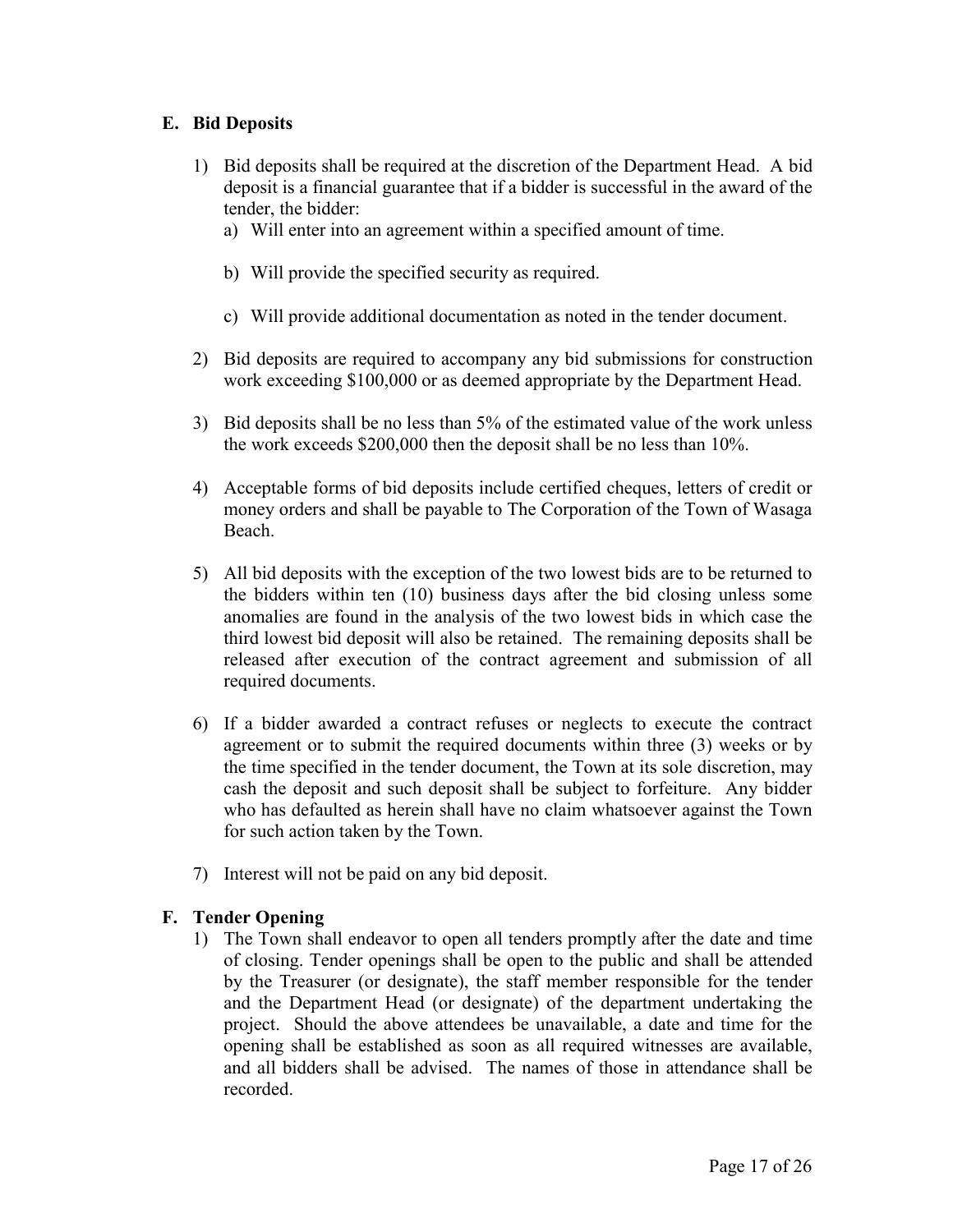- 2) The designated person responsible for the tender shall open all submitted tenders and the Department Head or designate shall check the tenders to ensure that all tender requirements and conditions have been met. If an improper tender or a defect in the tender is discovered and if it is deemed necessary to reject the tender by reason of the improper or defective tender, the bidder shall be advised in writing that the tender has been rejected and reasons for same.
- 3) When the Department Head or designate is satisfied that the tender submission contains the proper forms and information, the name of the bidder, the general specifications and the total amount of each bid will be announced. All tender compliancy will again be reviewed by the Department Head and financial particulars will be checked by the Treasurer or designate. Tenders containing prices that are unbalanced may be rejected. Whenever in a tender submission the tender amount for an item does not agree with the extension of the estimated quantity and the tender unit price, the unit price shall govern and the amount of the total tender price shall be corrected accordingly.
- 4) No announcement concerning the successful tender will be made at the tender opening. A complete report and analysis shall be prepared by the Department Head to be submitted to the appropriate approval authority in accordance with subsection 8. G.
- 5) The responsible department shall forward any certified cheques/security deposits to Treasury for safekeeping and the designated person responsible for the tender shall prepare a Summary of Tenders containing the name of each bidder, the general specifications and the total amount of each bid. The Summary of Tenders shall be made available to the public.

# **G. Acceptance of Tender**

- 1) For expenditures up to \$200,000, the Department Head shall prepare a report to Committee, including the Summary of Tenders, for approval to proceed with the preferred bid. Final acceptance of the tender shall be in the form of a Committee resolution.
- 2) For expenditures in excess of \$200,000, the Department Head shall prepare a report to Committee with a recommendation to Council, including the Summary of Tenders, for approval to proceed with the preferred bid. Final acceptance of the tender shall be in the form of a Council resolution.
- 3) The lowest price may not necessarily be the best value for the Town. Selection of the preferred quotation is subject to the general provisions in Section 2 and considerations in Section 3.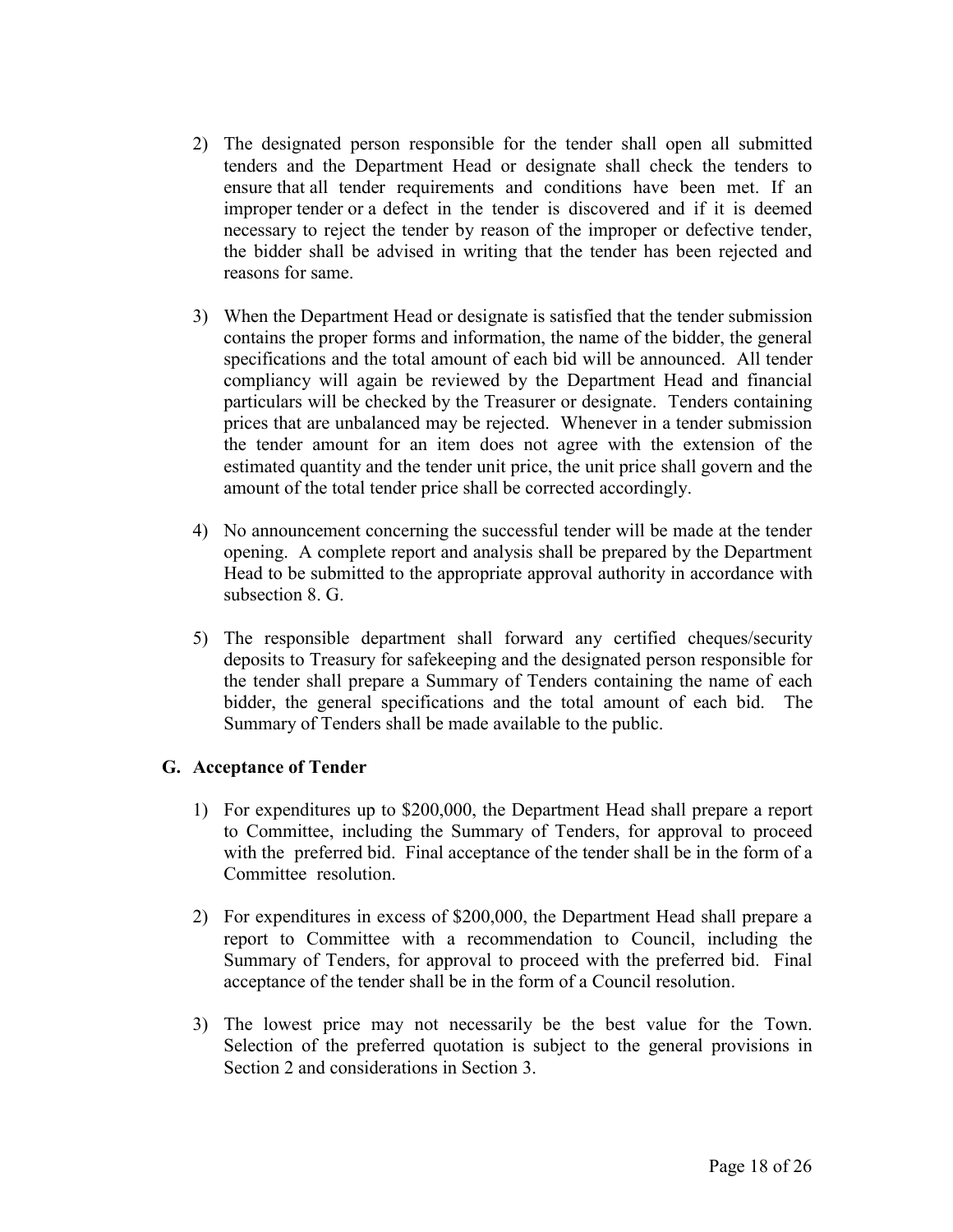- 4) The Town reserves the right to reject any or all tenders and accept any tender considered best for its interest.
- 5) The successful bidder shall be advised by the designated person and, where appropriate, the contract documents shall be supplied for execution. Where contract documents are required or when the goods or services are to be delivered in the near future, the bidder shall be advised that documents must be signed or goods received or services performed by a specific date. Failure by the successful bidder to comply with the above shall be grounds to permit the Town to accept the second most appropriate tender or cancel the contract and the bidder's security deposit shall be forfeit to the Town.
- 6) All unsuccessful bidders, save and except the second most appropriate candidate, shall be notified as to the name of the successful bidder and the deposit cheques or securities shall be returned with such notice within fifteen (15) working days. The deposit cheque or security of the top two candidates shall be returned no later than the date of execution of the contract documents or delivery of the goods.
- 7) After notification of award, the successful bidder will be responsible for executing the contract agreement and to file satisfactory performance security (see subsection 8. H.), insurance policies (see subsection 8. I.) and WSIB clearance letter, as required, with the Town within three (3) weeks of the date of the contract award and such shall be maintained until contract completion.

# **H. Performance Security**

- 1) Performance security is a guarantee of the full completion of all work as required in the bid document. Acceptable formats include:
	- a) Agreement to Bond
	- b) Performance Bond
	- c) Labour and Material Bond
	- d) Irrevocable Letter of Credit
	- e) Certified cheque
- 2) Performance security is required for, but not limited to, construction, renovation, demolition, service contracts (when working on Town property), and supply and installation of equipment for expenditures exceeding \$50,000.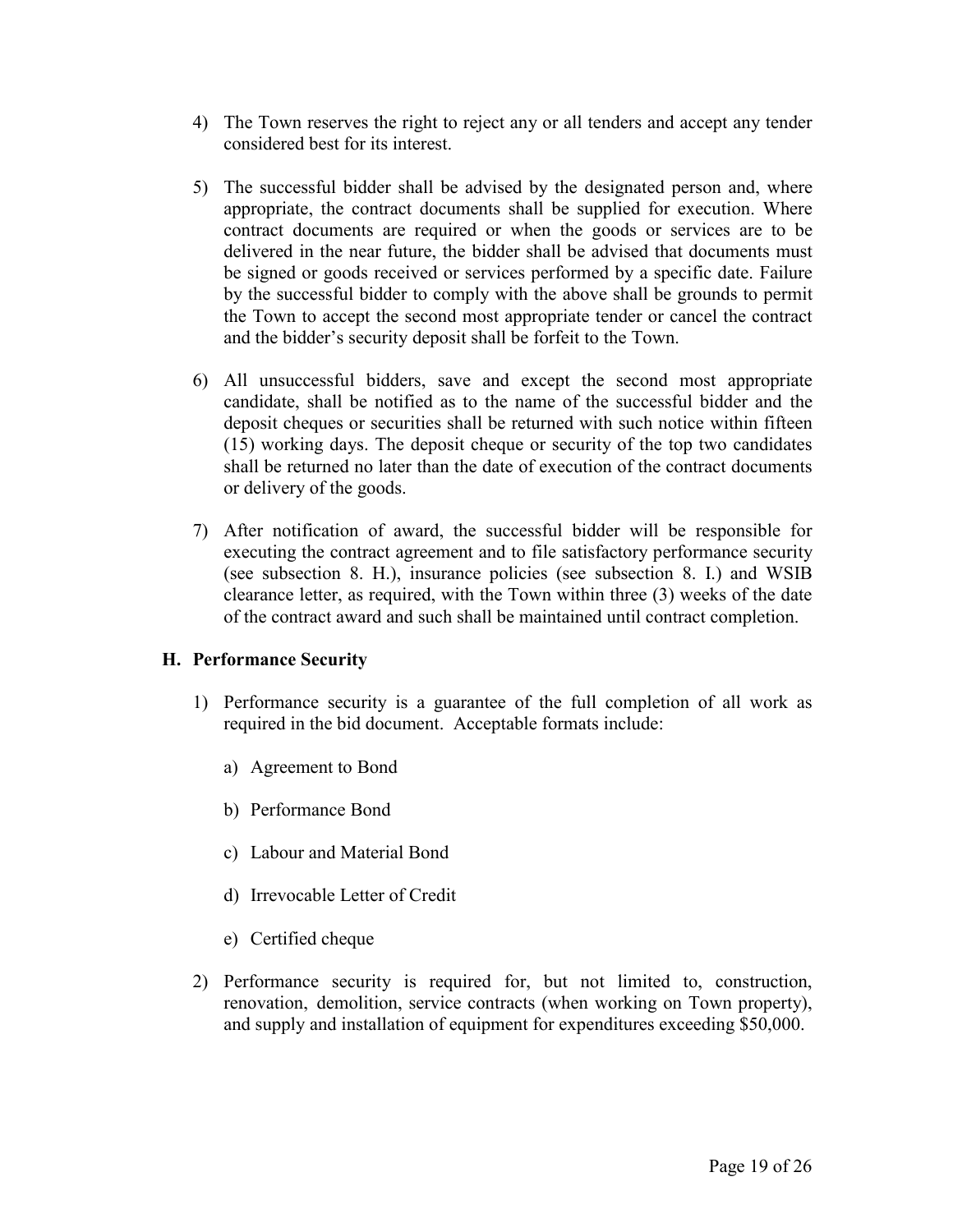- 3) A Performance Bond and Labour and Materials Bond are required for all construction projects exceeding \$200,000 for a minimum of 50% of the bid amount. For all other requirements, the Department Head shall determine the financial amounts of the performance security.
- 4) All performance security must be in original form, signed and sealed as applicable. No faxes or photocopies will be accepted.

# **I. Insurance Certificate**

- 1) Upon the award of contract, the successful bidder must provide a certificate of insurance as detailed in the bid document. The Town's minimum coverage requirement for all insurance types is \$2 million for general liability, automobile and property insurance. This minimum is increased to \$5 million for larger projects including road and environmental works.
- 2) The insurance policy shall contain:
	- a) A "cross liability" clause or endorsement,
	- b) An endorsement certifying that The Town of Wasaga Beach is included as an additional named insured,
	- c) An endorsement to the effect that the policy will not be altered, cancelled or allowed to lapse without thirty (30) days prior written notice to the Town.
- 3) The contractor's liability insurance shall not contain any exclusions of liability for damage, etc., to property, building or land arising from:
	- a) The removal or weakening of support of any property, building or land whether such support is natural or otherwise,
	- b) The use of explosives for blasting,
	- c) The vibration from pile driving or caisson work, provided that the minimum coverage for any such loss or damage shall be \$5 million.
- 4) If required, the Contractor shall obtain a Builder's All Risk Policy satisfactory to the Town in the joint names of the Town and the Contractor in the amount of the total value of the contract. The Builder's All Risk Policy shall remain in the custody of the Town and shall be kept in force by the Contractor until the work has been completed and accepted in writing by the CAO or Department Head.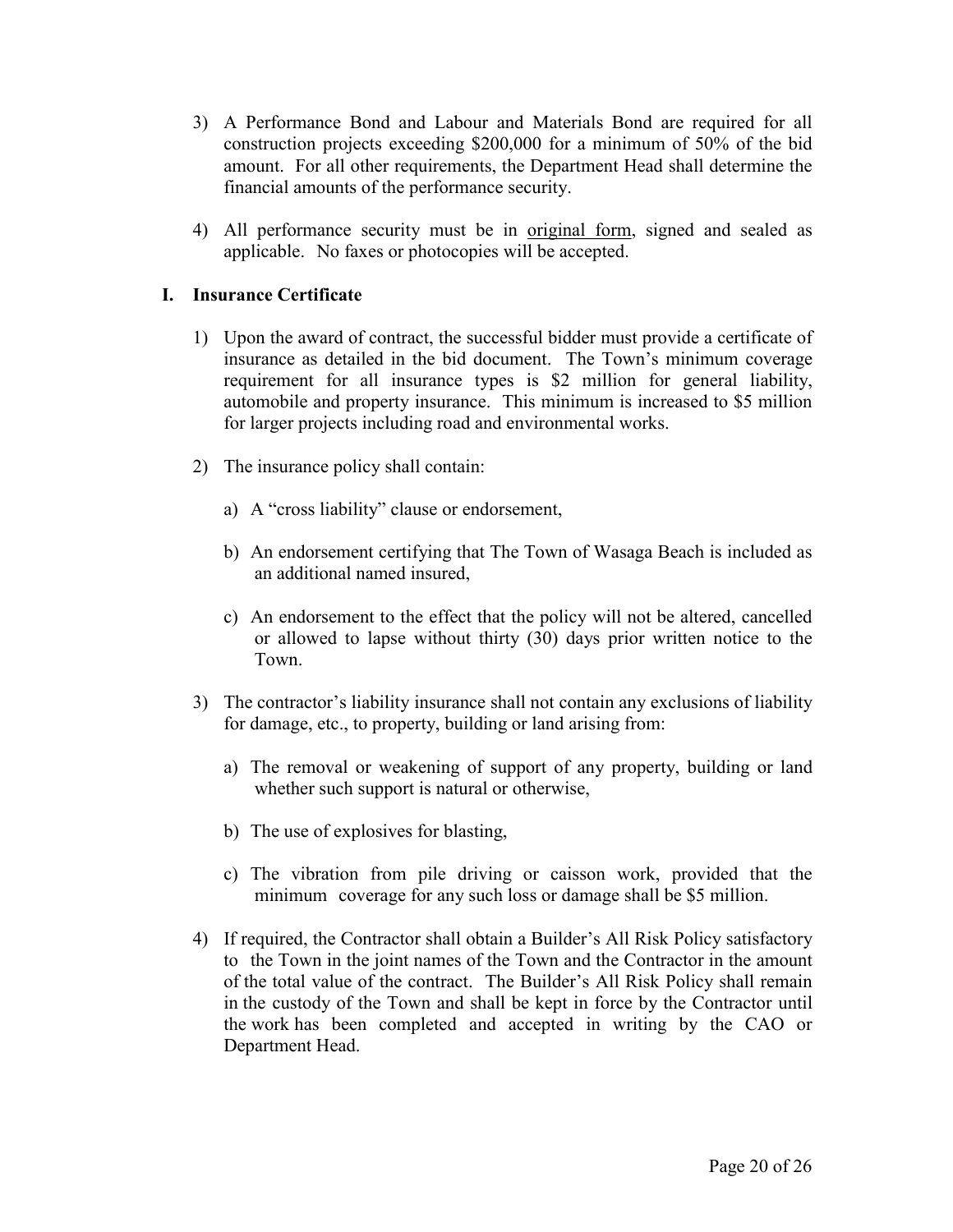## **9. REQUEST FOR PROPOSAL**

- 1) Department Heads or the CAO may use a Request for Proposal (RFP) in place of a quotation or tender when goods and services cannot be specified or when alternative and innovative solutions are sought.
- 2) The RFP document should include the following but is not limited to:
	- a) Introduction general statements regarding the purpose of the RFP, background information, historical data, etc.
	- b) Scope of work or deliverable outline the objectives, goals and requirements.
	- c) Evaluation criteria.
	- d) The closing date and time for receipt of proposals, location where proposals are to be submitted and the name and phone number of the contact person.
	- e) A copy of the Town's purchasing policy.
- 3) The RFP process shall follow the same procedures outlined in Section 7 above for formal quotations except that the RFP document and evaluation criteria shall be approved by the Department Head and CAO prior to issuance of the Request for Proposal.
- 4) Depending on its terms, the process may involve negotiations subsequent to the submission of proposals on any or all of the specifications, contract terms, and prices.
- 5) Any expected budget variances shall be reported to Committee for approval as outlined in this policy.

#### **10. EXCEPTIONS**

- 1) The CAO or Department Head may request an exemption from any or all purchasing procedures outlined in this policy. A detailed report shall be submitted to Committee providing rationale for the exemption with final approval received from Council.
- 2) Adherence to the purchasing procedures in Sections 6 to 8 is not required with respect to the following general expenditures:
	- a) Payroll deduction remittances.
	- b) Sales tax remittances.
	- c) Damage and insurance claims.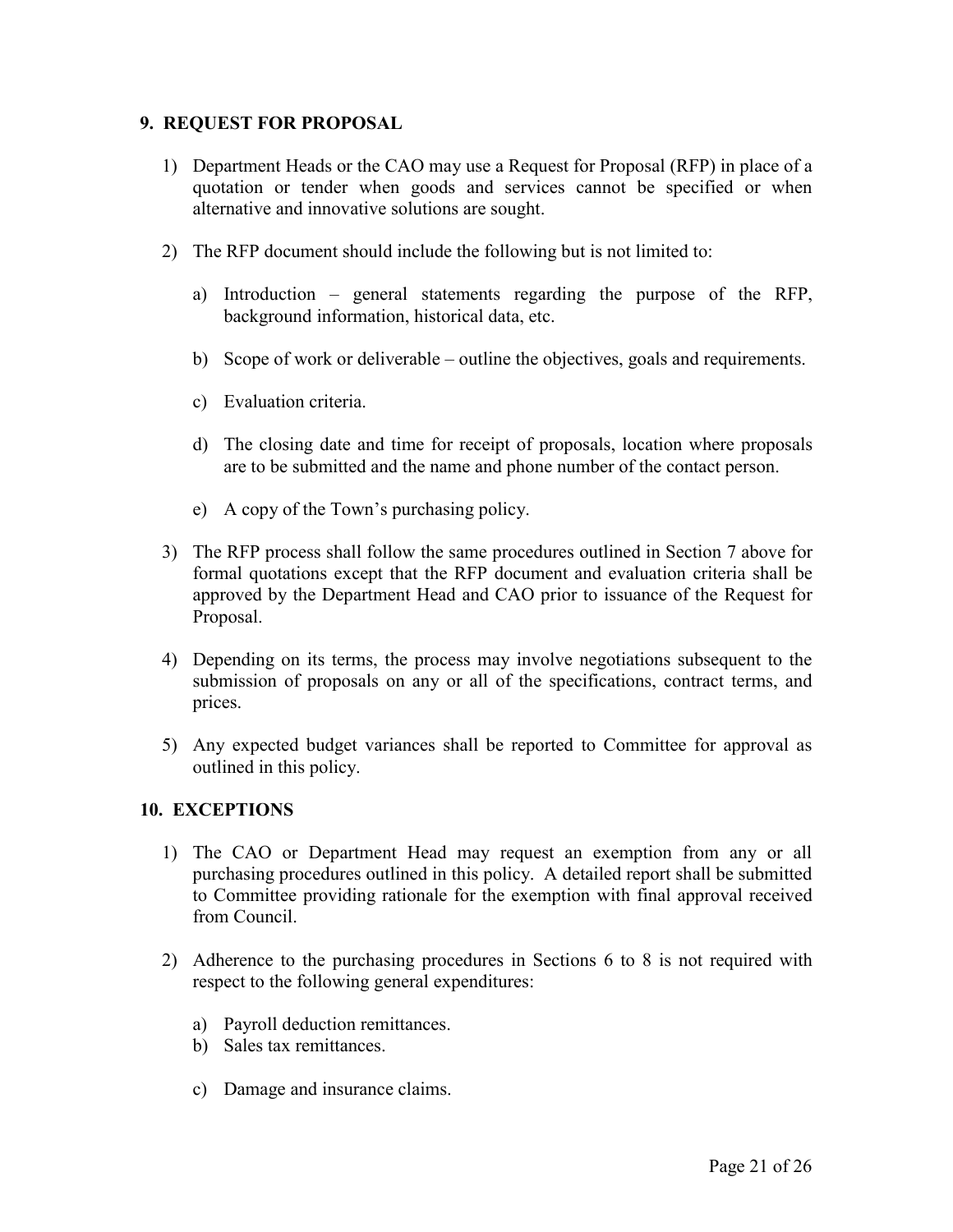- d) Licenses (vehicles, radios, elevators).
- e) Utilities, postage and courier fees.
- f) Maintenance and licensing software purchases for systems previously acquired.
- g) Purchase of real property.
- h) Legal fees.
- 3) For those expenditures that will be wholly recovered from outside sources (i.e. Developers, etc.) and are not an obligation of the Town, the provisions of this policy do not apply.

#### **11. PROFESSIONAL SERVICES**

- 1) An RFP shall be issued for the provision of insurance, audit and banking services for a term of five (5) years with a possible extension of an additional year.
- 2) Engineering services shall be procured through the following process:
	- a) An RFP shall be issued for the provision of on-going general engineering support services with a value less than \$40,000 for a term of five (5) years with a possible extension of an additional year.
	- b) An Expression Of Interest (EOI) shall be issued to pre-qualify engineering consulting firms for the provision of on-going engineering services for a term of five (5) years with a possible extension of an additional year.
		- i) The EOI shall be advertised and open to the public and shall identify the evaluation criteria established by the Department Head in consultation with the CAO and/or Treasurer. The criteria shall include, but is not limited to, the expertise and reputation of the firm being considered.
		- ii) The Department Head shall review the EOI submissions and prepare a report to Committee detailing the evaluation process and the selection of four (4) engineering firms. Final approval shall be provided by Council resolution.
		- iii) An RFP shall be issued to the pre-qualified firms for specific projects with engineering services with a value greater than \$40,000.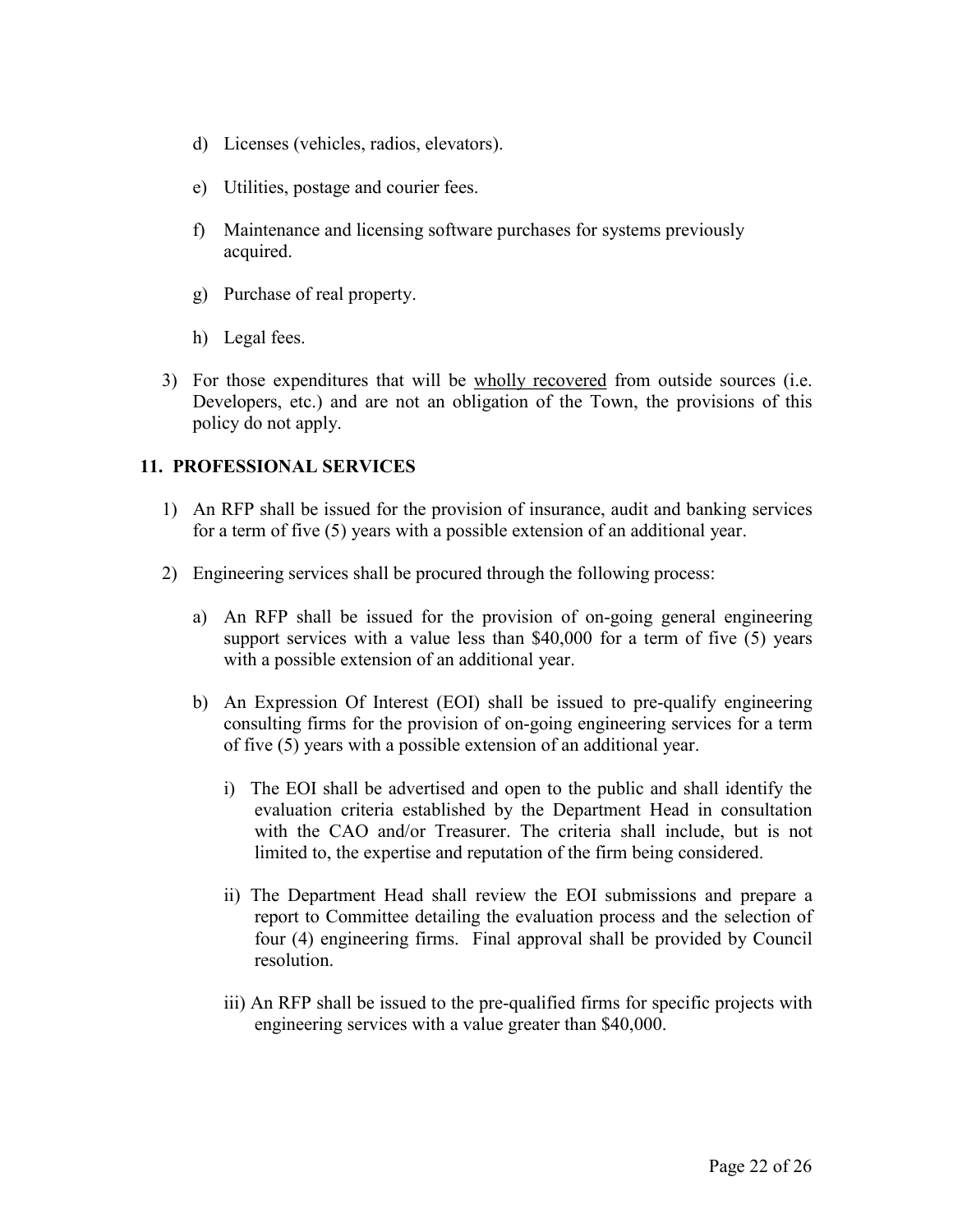## **12. SINGLE SOURCE PURCHASING OR PURCHASING BY NEGOTIATION**

- 1) Where a Department Head deems it appropriate or in the best interests of the Town to acquire goods or services from a particular source or by negotiation with one or more vendors, the formal purchasing process may be waived by Council under the following conditions:
	- a) The good or service is available from a sole source.
	- b) Extension of an existing contract would prove more cost-efficient or beneficial.
	- c) When the required item is in short supply due to market conditions.
	- d) When it is necessary to ensure compatibility with existing products or to avoid violating warranty/guarantee requirements when service is provided.
	- e) When two or more identical bids have been received.
	- f) When no compliant or viable bids are received in a competitive process.

# **13. EMERGENCY PURCHASES**

- 1) In the case of an emergency, during normal business hours, which requires the immediate purchase of goods or services, the following procedures are required:
	- a) The Department Head, or designate, shall be authorized to purchase the necessary goods or services with a value less than \$25,000 upon consent of the CAO and shall report all such actions to Committee.
	- b) The CAO or Department Head shall be authorized to purchase the necessary goods or services with a value of \$25,000 or more upon consent of the Mayor and shall report all such actions to Committee.
- 2) In the case of an emergency, outside of normal business hours, which requires the immediate purchase of goods or services in order to prevent serious delays in the operation of the department or further damage, or to restore minimum services, the Department Head, or designate, may purchase the necessary goods or services and shall report all such actions to the CAO and Committee.

#### **14. INVOICE APPROVAL AND REQUIRED DOCUMENTS**

- 1) Each invoice shall be stamped and completed with the following information:
	- a) Received initialed by the employee who verified receipt of the goods or services.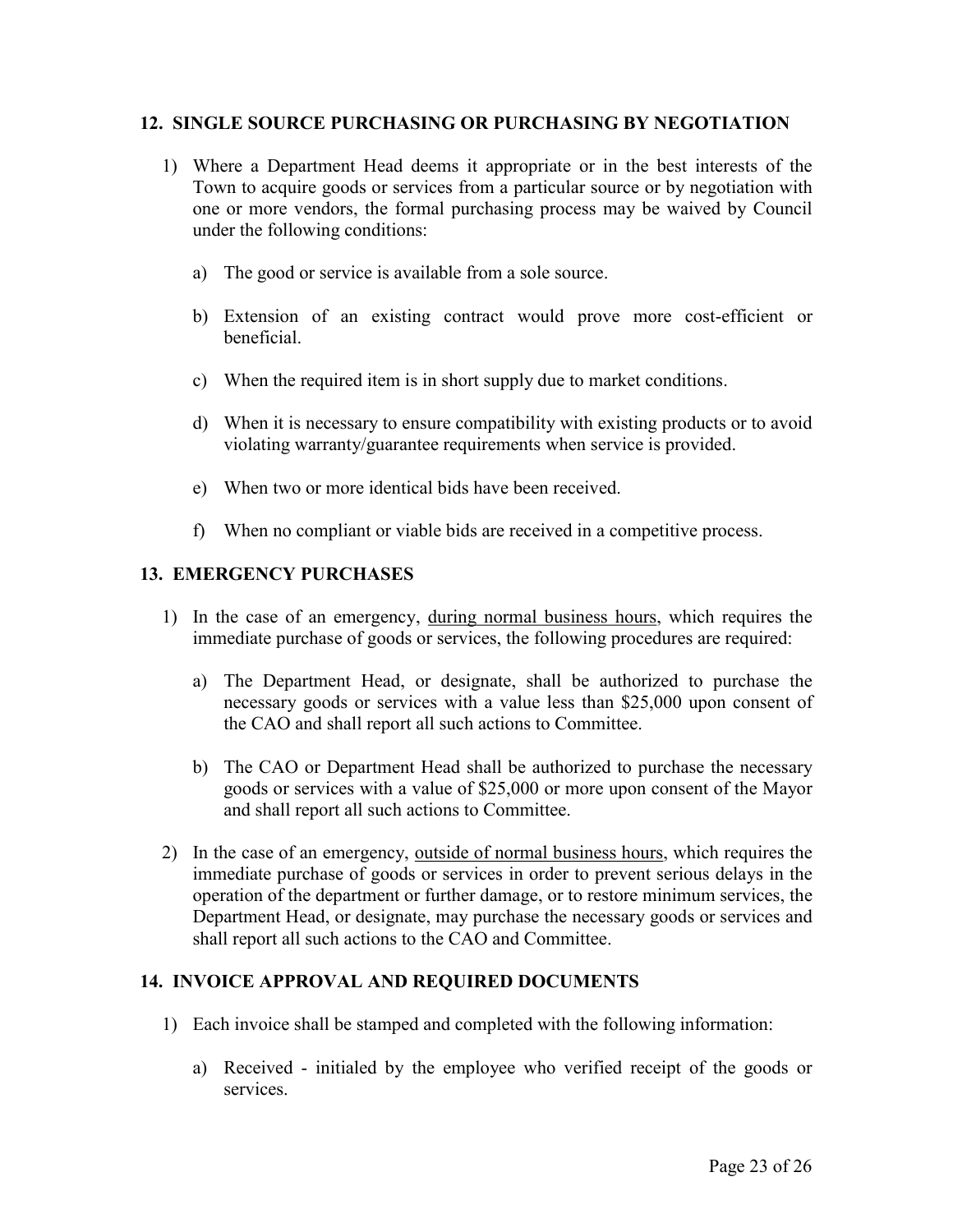- b) Price Check initialed by the employee who matched the invoice price to the quotation, tender or resolution. The Accounts Payable Clerk shall re-calculate any quantity extensions, sub-totals and taxes.
- c) Approval initialed by the Department Head (or Department Supervisor in the absence of the Department Head) as direction for payment and indication the department is satisfied with the goods or services received.
- d) Cheque No. completed by the Accounts Payable Clerk with the date-stamp and cheque number once the cheque is issued.
- e) Acct. No. completed by the department that has made the purchase for entry by the Accounts Payable Clerk.
- 2) The following supporting documents are required:
	- a) All signed packing slips shall be attached to the related invoice by the responsible department.
	- b) For purchases charged to a corporate credit card or approved vendor house account (i.e., Foodland, Beach Builders, Rona, and Canadian Tire) the invoice/charge receipt shall be provided to the Accounts Payable Clerk at the time of purchase with the invoice stamp completed as above. The receipt shall display both the printed and signed name of the employee that acquired the purchase along with the department name. These receipts shall be matched to the monthly vendor statement by the Accounts Payable Clerk.
	- c) Copies of all signed agreements or contracts relating to approved expenditures shall be provided to the Accounts Payable Clerk and attached to the related invoice.
	- d) Where a purchase is authorized through Council or Committee resolution, a copy of the signed resolution shall be provided to the Accounts Payable Clerk and attached to the related invoice.
	- e) Where an exemption has been granted by Council, Committee or the CAO, a copy of the signed resolution or written authorization shall be provided to the Accounts Payable Clerk and attached to the related invoice.
	- f) Where a purchase is subject to the procedures outlined in Section 6 Informal Quotations, a copy of the Summary of Quotations shall be provided to the Accounts Payable Clerk and attached to the related invoice.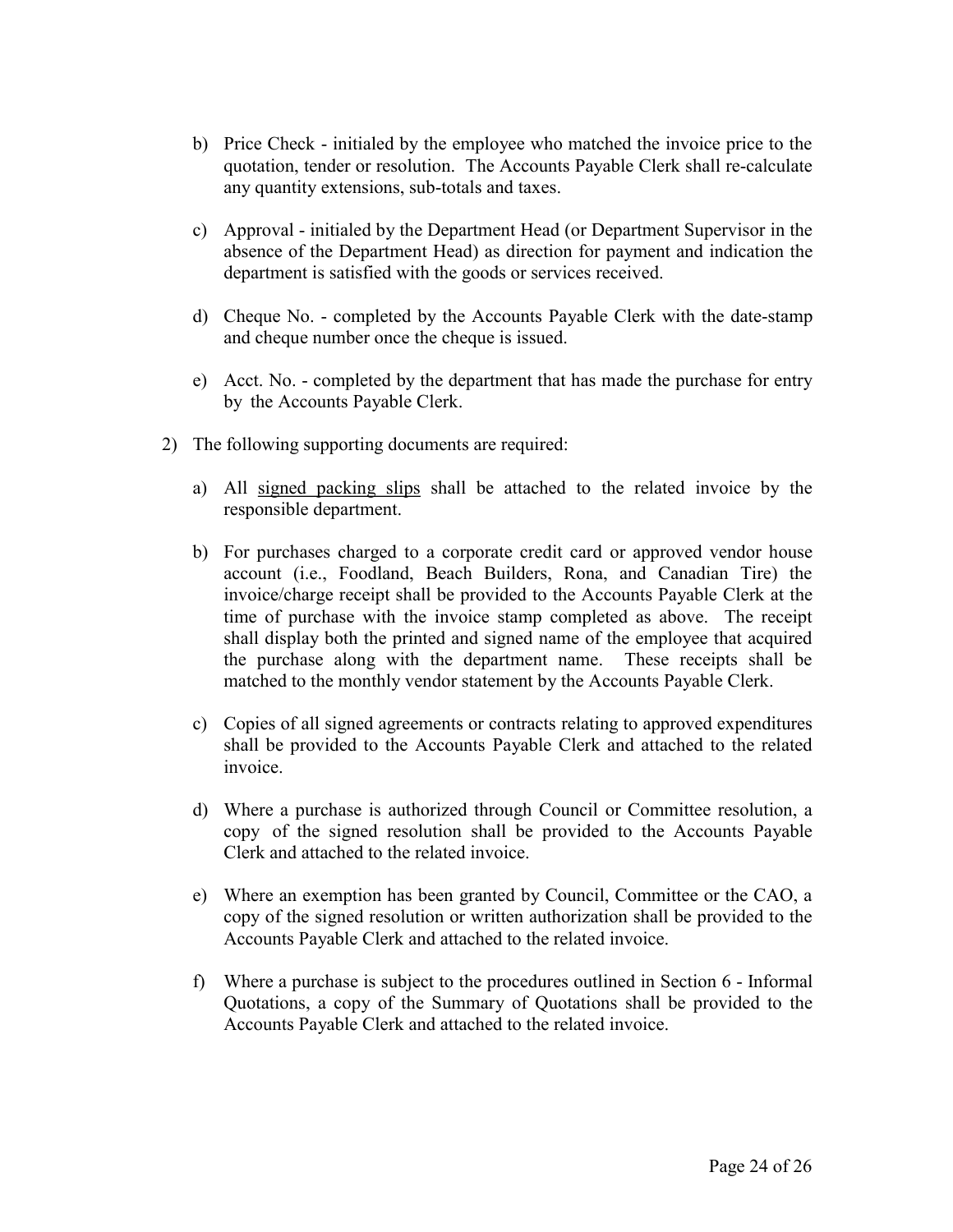g) Where the documentation relates to more than one invoice, the documents shall be attached to the first invoice received and a copy to be retained by the Accounts Payable Clerk and referenced for all subsequent invoices.

# **15. DISPOSAL AND SALE OF SURPLUS GOODS**

- 1) As part of the asset management process, departments should routinely identify assets and equipment that are no longer required by the department, have been replaced, or are no longer suitable for the original purpose.
- 2) Where the department has determined that an item is in disrepair and no longer meets the Health & Safety or other requirements of the Town, it shall be disposed of in a proper manner and reported to the Treasury department for proper recording in the tangible capital asset system.
- 3) Where a fair market price is offered, these items may be used as a trade-in on the purchase of replacement equipment. Alternatively, they may be offered to another department for use in that operation. Any trade or transfer of an asset must be reported to the Treasury department for proper recording in the tangible capital asset system.
- 4) If the asset or equipment can no longer be used for any purpose within Town operations, it shall be advertised for sale, upon approval by the Department Head and CAO or Treasurer, in the following manners:
	- a) Internal notice for Town staff; and
	- b) Public notice at Town facilities; and
	- c) Public notice on Town website; or
	- d) Public notice in a local newspaper or publication; or
	- e) Sale at advertised auction.
- 5) A notice as determined above shall include the date and time for closing of offers and the person and location to which offers, in sealed envelopes, suitably marked, are to be delivered. All notices or advertisements shall include the provision that neither the highest nor any offer shall necessarily be accepted.
- 6) All offers will be opened in the presence of the Department Head and Treasurer, or designates. In the event that the anticipated value of the surplus item and/or any bid exceeds \$5,000, a report summarizing the offers received shall be submitted to the next Committee meeting together with a staff recommendation on whether and what bid to accept.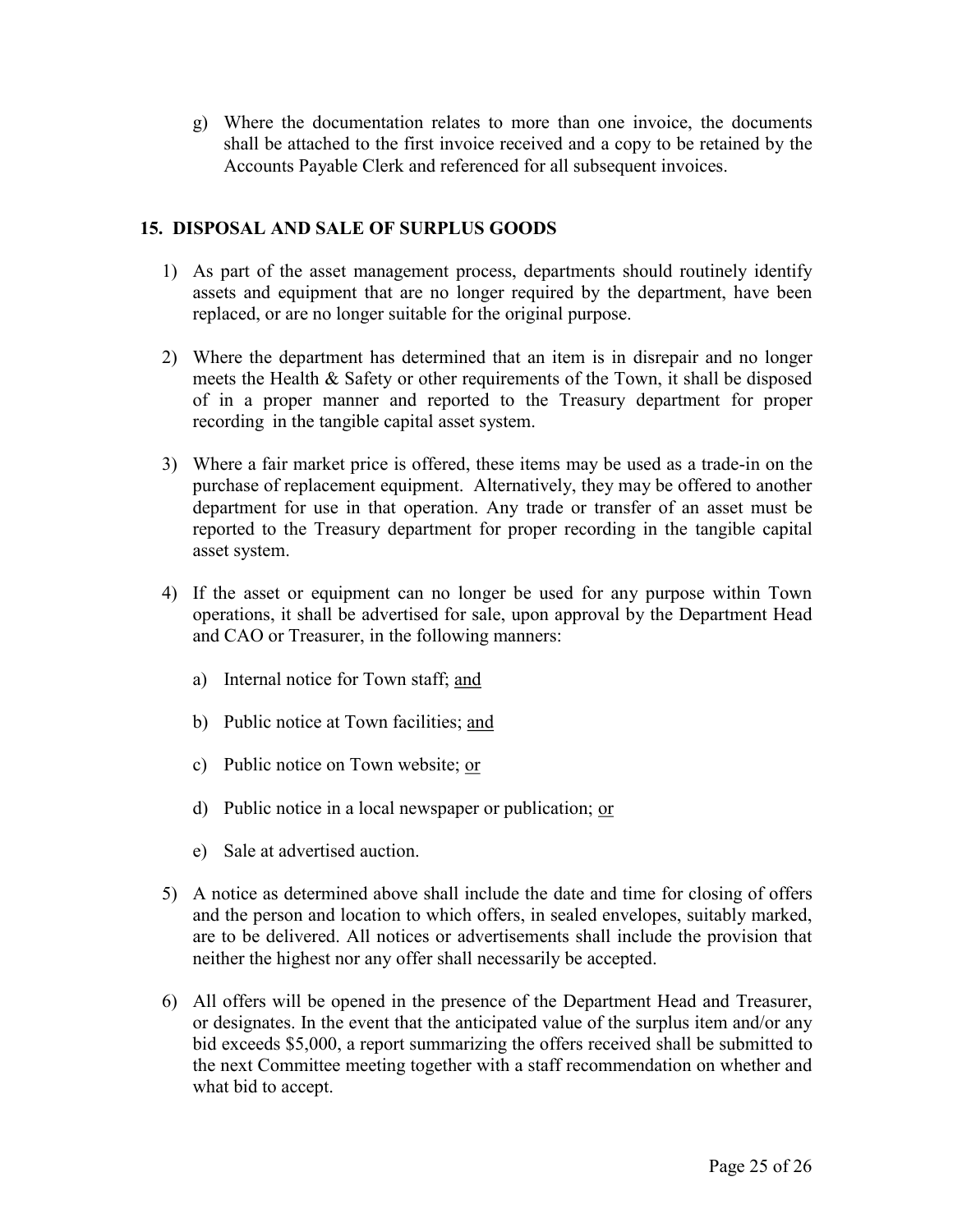- 7) All assets shall be accepted as is or where is and without warranty or guarantee. The new owners shall assume all risk and expense associated with these assets.
- 8) Any remaining surplus assets may be awarded to a registered non-profit entity by the responsible department. Non-profit agencies shall be notified where possible (for relevant items) of the Town's disposal intent and shall submit a letter of interest to the department. Donated items should be considered safe for use and meet current product safety standards where applicable.
- 9) Revenue generated from the sale of surplus assets shall be credited to the appropriate asset replacement reserve for future allocation.
- 10) The sale of Town land, the disposal of library materials and the disposal of items from collections from a Museum and/or Archives, shall be excluded from this disposal policy.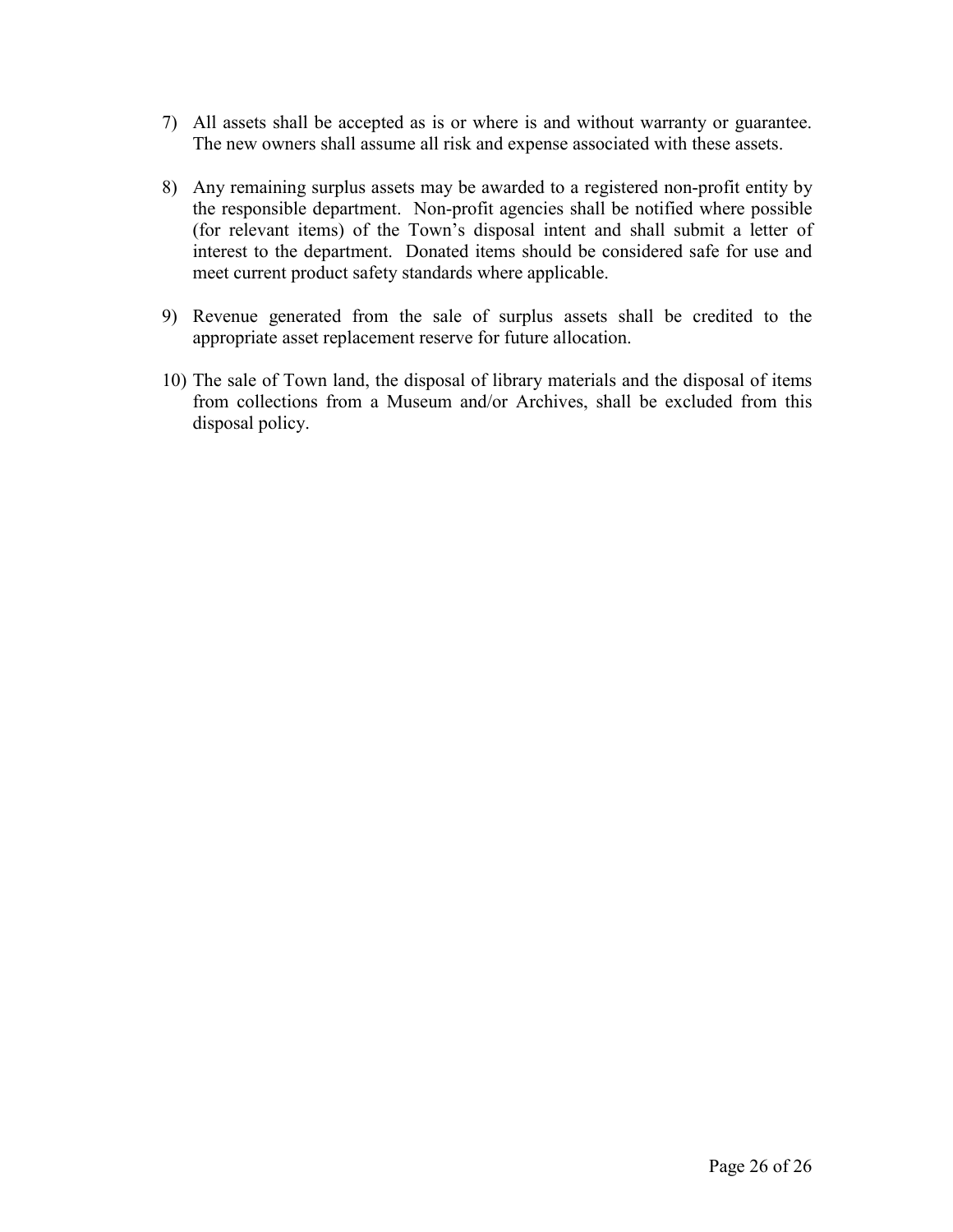# **TOWN OF WASAGA BEACH SCHEDULE "A" Purchasing Summary**

| <b>Purchase Threshold</b>                                              | <b>Purchase Method</b>                             | <b>Authorized Personnel</b>                                                              | <b>Required Approval</b> | <b>Required Documents</b>                               |
|------------------------------------------------------------------------|----------------------------------------------------|------------------------------------------------------------------------------------------|--------------------------|---------------------------------------------------------|
| <b>Included in Approved Budget</b><br>Less than $$1,000$               | <b>Direct Purchase</b>                             | CAO<br>Department Head<br><b>Department Supervisors</b><br><b>Appointed Subordinates</b> | Department Head          | Invoice                                                 |
| $$1,000$ or more and less than $$5,000$                                | <b>Direct Purchase</b>                             | CAO<br>Department Head<br><b>Department Supervisors</b>                                  | Department Head          | Invoice                                                 |
| \$5,000 or more and less than \$10,000 Informal Quotation (Section 6)  |                                                    | CAO<br>Department Head<br><b>Department Supervisors</b>                                  | Department Head          | Invoice<br><b>Summary of Quotations</b>                 |
| \$10,000 or more and less than \$25,000 Informal Quotation (Section 6) |                                                    | CAO<br>Department Head<br><b>Department Supervisors</b>                                  | CAO                      | Invoice<br><b>Summary of Quotations</b><br>CAO Approval |
| \$25,000 or more and less than \$50,000                                | Formal Quotation (Section 7)<br>or RFP (Section 9) | CAO<br>Department Head<br><b>Department Supervisors</b>                                  | Committee                | Invoice<br><b>Committee Resolution</b>                  |
| \$50,000 or more and less than \$200,000                               | Tender (Section 8)<br>or RFP (Section 9)           | CAO<br>Department Head<br><b>Department Supervisors</b>                                  | Committee                | Invoice<br><b>Committee Resolution</b>                  |
| \$200,000 or more                                                      | Tender (Section 8)<br>or RFP (Section 9)           | CAO<br>Department Head<br><b>Department Supervisors</b>                                  | Council                  | Invoice<br><b>Council Resolution</b>                    |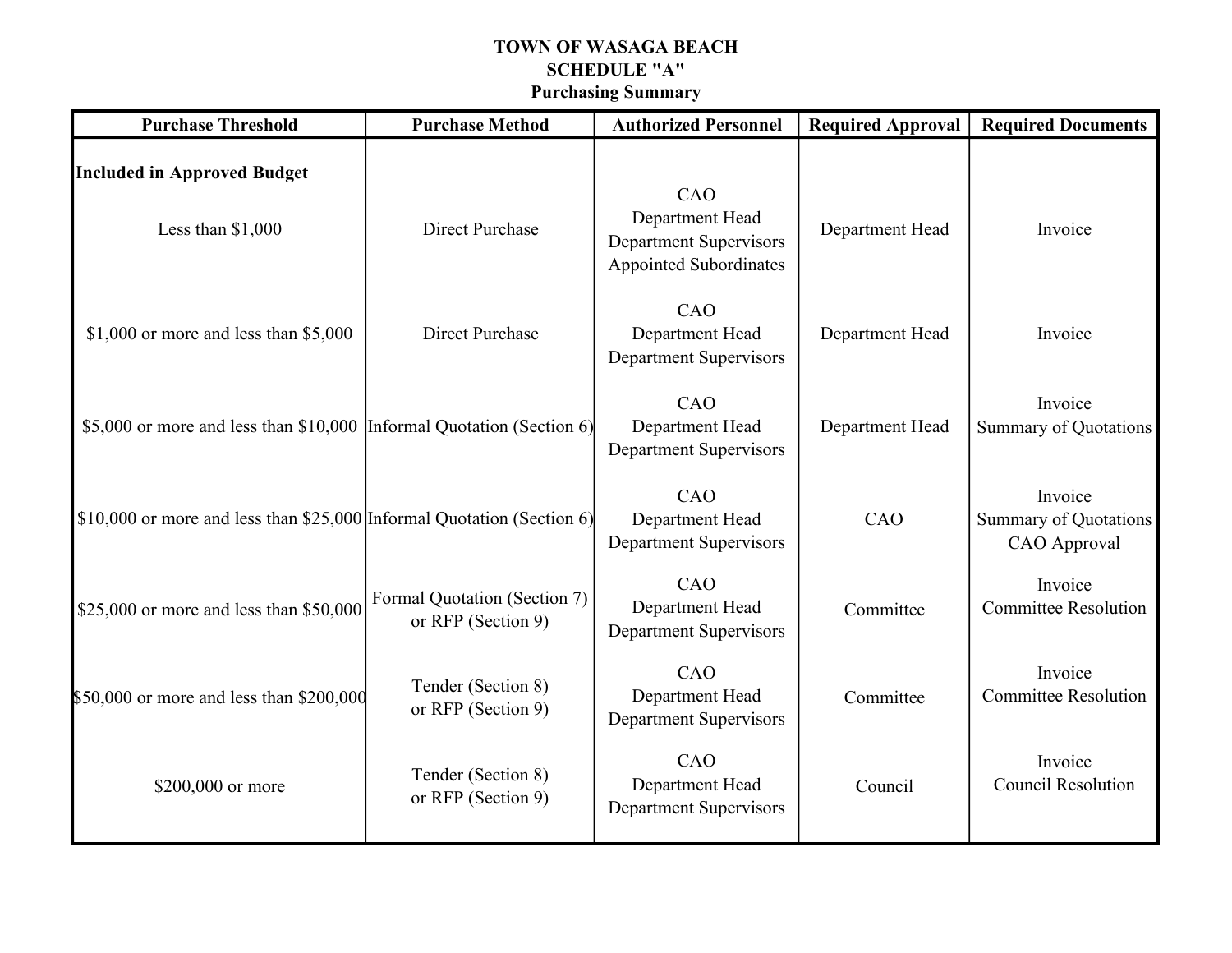# **TOWN OF WASAGA BEACH SCHEDULE "A" Purchasing Summary**

| <b>Purchase Threshold</b>                                                                                                           | <b>Purchase Method</b>                                                 | <b>Authorized Personnel</b>                      | <b>Required Approval</b> | <b>Required Documents</b>            |  |
|-------------------------------------------------------------------------------------------------------------------------------------|------------------------------------------------------------------------|--------------------------------------------------|--------------------------|--------------------------------------|--|
| <b>Professional Services (Section 11)</b><br>(Approved Budget Items Only)<br><b>Insurance, Audit, Banking</b><br><b>Engineering</b> | <b>Request for Proposal</b><br>(Section 9)                             | CAO<br>Department Head                           | Council                  | Invoice<br><b>Council Resolution</b> |  |
| Less than $$40,000$                                                                                                                 | <b>Request for Proposal</b><br>(Section 9)<br>with five year retention | CAO<br>Department Head<br>Department Supervisors | Council                  | Invoice<br><b>Council Resolution</b> |  |
| \$40,000 or more                                                                                                                    | <b>Request for Proposal</b><br>(Section 9)<br>from pre-qualified firms | CAO<br>Department Head<br>Department Supervisors | Council                  | Invoice<br><b>Council Resolution</b> |  |
| <b>Single Source Purchase (Section 12)</b>                                                                                          | Direct Purchase                                                        | CAO<br>Department Head<br>Department Supervisors | Council                  | Invoice<br><b>Council Resolution</b> |  |